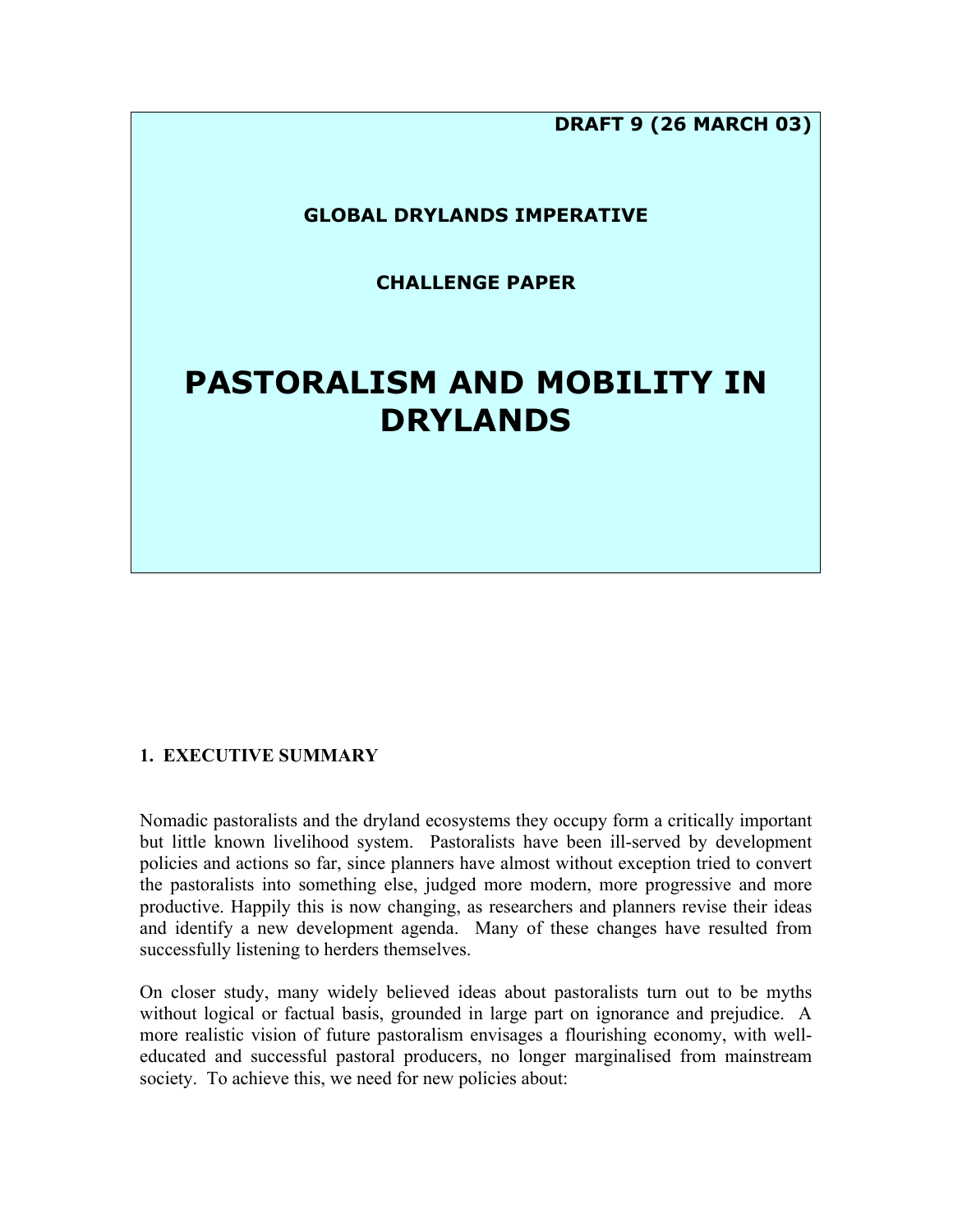- the basic structure of the pastoral economy: a ranching model will not be successful;
- pastoral population growth: in many cases an overflow channel for herders who want to leave pastoralism is needed, so that pastoral populations can regain flexibility in relation to the natural resources that sustain them;
- managing natural resources to give priority to pastoralism where that is justified;
- improving natural resource tenure to remove present ambiguities and strengthen corporate tenure;
- improving pastoral productivity;
- providing more efficient markets, and encouraging pastoralists to identify and produce for particular markets;
- providing services including education and health, often through a mix of mobile and static facilities;
- providing financial services such as credit, savings, hire purchase and insurance, in forms adapted to a nomadic lifestyle;
- developing risk management plans, and ways to reduce conflict;
- improving pastoral governance.

# **2. BACKGROUND**

Drylands cover 40 percent of the Earth's surface, and more if mountain pastures, which share many dryland ecological characteristics without necessarily being dry, are included. Drylands have one over-riding feature: they have low, but highly variable, precipitation in the form of rain or snow. As much as lack of precipitation, it is the variability which gives drylands their special features. When rain fails across the Sahelian belt of west Africa, half a dozen countries may face disaster. Yet the following year there may be so much rain that herders lose their animals in the thick grass. On the edge of deserts like the Gobi, the Dasht-e-Lut or the Sahara, a single good rainstorm transforms the landscape, creating rich meadows on a broad front 100 kilometres deep, where the previous year there had been only sand and gravel. Mobile pastoralism is a sophisticated technique to make the best use of such ecological variability. Domestic animals transform the vegetation into economically useful products - meat, hides, wool, milk, traction power and mobility allows them to find vegetation which is scattered sometimes over huge distances. Pastoralists tend animals which are adapted to particular environmental and economic niches: camels in the driest areas, goats where shrubs and trees dominate, sheep on mountain or dry pastures too rugged for cattle and where small readily marketable animals are convenient. Cattle are herded in richer areas where open savannas provide decent grass cover and adequate water.

## *Pastoral development*

Mobile pastoralism is an ancient form of land use, well-adapted to the problems of maintaining sustainable and productive livelihoods in drylands today. In the past half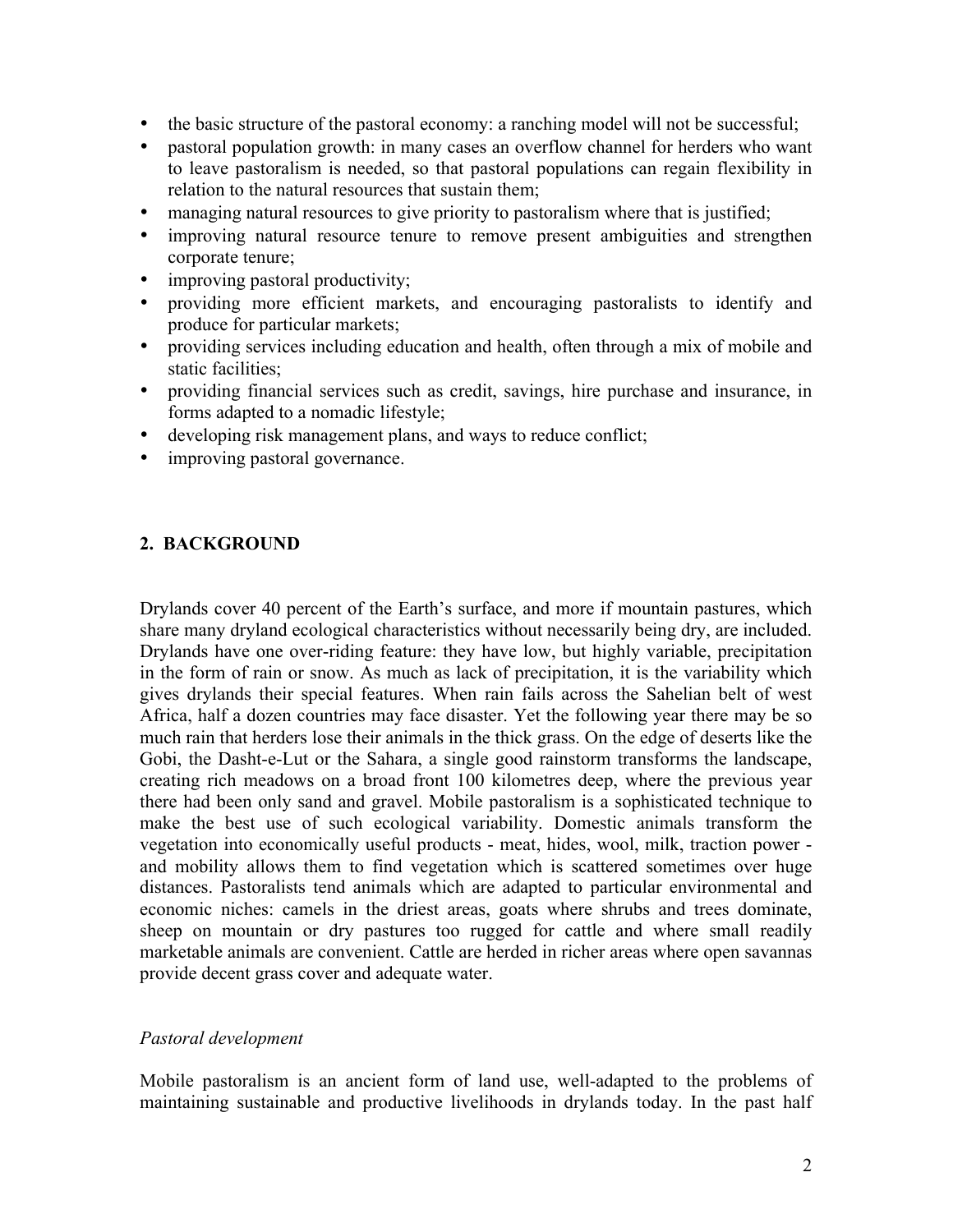century, research has illuminated the processes at work. Pastoralists have long been studied by anthropologists, interested at first principally in political systems and kinship, but since the 1950s also in pastoralism as an ecological adaptation to dryland environments. More recently economists and geographers have added new perspectives. Thanks to this work, we now begin to understand what mobile pastoralists do in everyday life, why, and with what consequences. Animal scientists came at pastoralism from a different point of view, often seeing traditional livestock systems as inefficient, to be modernised with the help of genetically superior animals, and new management systems. Range scientists at first followed the same path, promoting range management techniques developed in the prairies of North America. The spectacular failure of this enterprise prompted many range managers to rethink their science as it applied to the tropical drylands, with important results.

When governments and development agencies first started to address pastoralism in the early 1970s, the dominant view was that the enterprise was backward and needed to be modernised using an intensive, western livestock development model. 'Desertification' was thought to be in large part the result of anarchic pastoralism, and to threaten the future of the drylands. Modern science would provide the solutions, ignoring the very considerable scientific knowledge of the herders themselves, and the internal logic of their land use system. Government would play the main role, deciding investments and acting as overall land manager. Movement would be reduced by providing services and resources, ignoring the wider ecological necessity behind mobility. A development model depending on a new and untested scientific approach, sedentarisation, and a key role for government, underpinned the main projects funded in the 1970s.

Not surprisingly, they failed. 'Genetically superior' animals died from disease and malnutrition, grazing rules based on the ecological dynamics of the western United States didn't work in Tanzania, and sedentarisation was resisted by herders who needed grass for their animals and had to move to find it. The new services were not delivered. Following the principle of blaming the victim, pastoralists were accused of sabotaging development in the name of ignorance and tradition (which were seen as synonymous). The large pastoral livestock projects of the 1970s and early 1980s were halted, and major donors abandoned the livestock sector as too difficult.

In the last decade, interest has been growing cautiously again in pastoral livestock development, led by some imaginative projects constructed by the World Bank and by non-governmental organisations. The new generation of pastoral projects has common characteristics: a respect for mobile pastoral strategies, and for herders' technical understanding, a concern with risk and variability, a priority given to institutional development, and to a systematic participation of pastoralists themselves in project identification and management. Scientific approaches have become more relevant: range managers are starting to understand the vegetation dynamics of drylands, animal scientists have a new respect for the genetic potential of indigenous breeds, and social scientists are beginning to understand how customary institutions work. In a remarkable reversal of its reputation, mobile pastoralism is now seen as one key to environmental sustainability in the drylands. Paradoxically, just as we are coming to realize the real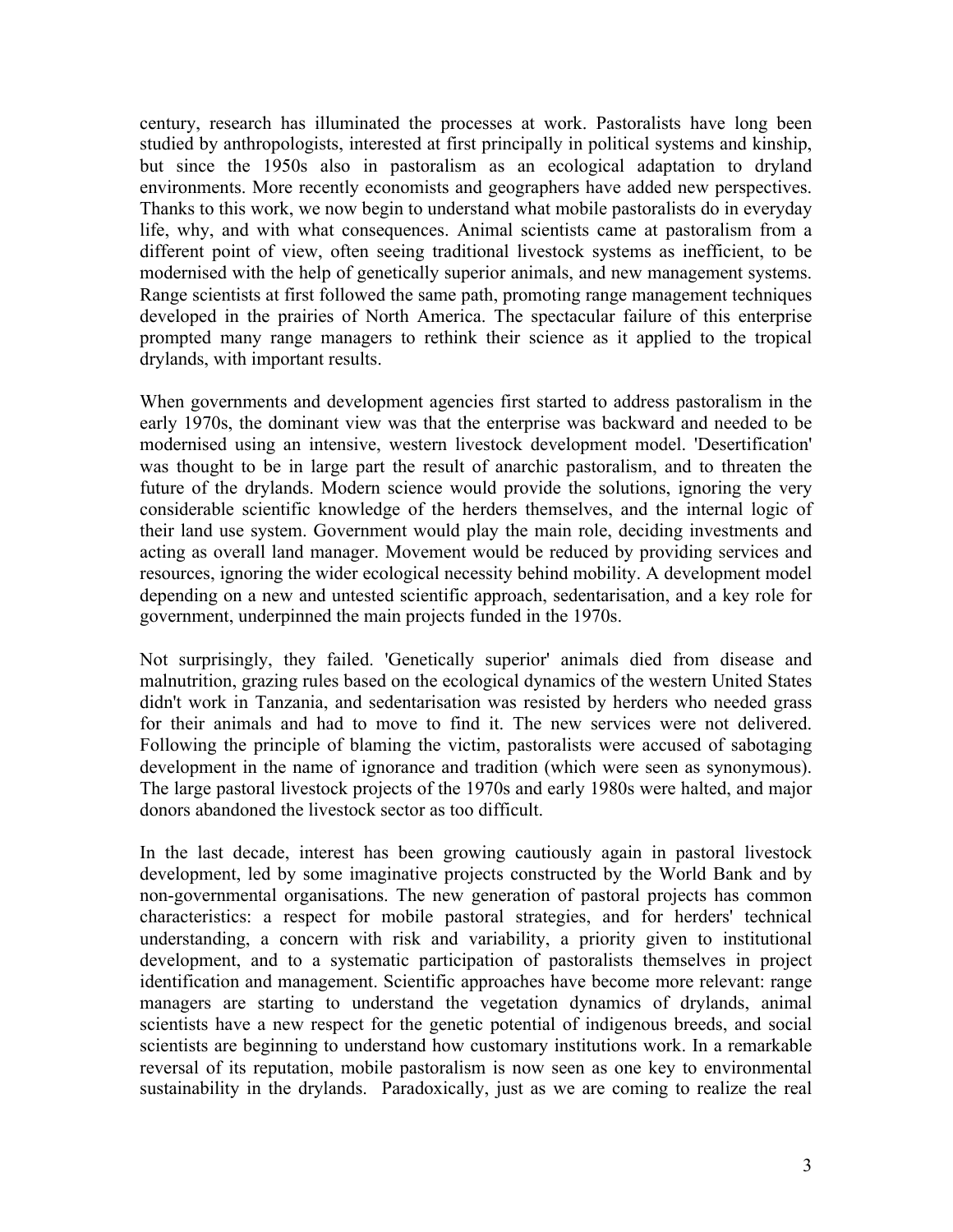value of traditional and emergent forms of mobile pastoralism to biodiversity conservation, we are once again undermining the forms of land tenure that support these systems, this time through measures "scientifically" designed for environmental protection.

Problems remain. Old myths die hard, and outdated policies are recycled. Pastoralists are still often treated as second-class citizens when it comes to investments, service delivery, political power and citizenship. Their 'irrational' mobility is often cited as a reason, although an atavistic fear among sedentary people of those who are here today and gone tomorrow may be more often to blame.

## *Nomadic pastoralism*

Pastoral systems take many forms, adapted to particular natural, political and economic environments. There are two components in any definition: the degree of dependence on livestock-based activities, and the nature and form of mobility.

Different livelihood systems use animals in different ways. At one extreme, a farming household or a city school teacher may keep a sheep at home, fattened on household scraps for an annual religious festival. At the other is a prosperous Turkana household in northern Kenya entirely dependent on a herd of cattle for every aspect of daily life and all its income. The latter is clearly a pastoralist, the former clearly not, but where is the break point on the continuum which separates them?

Mobility creates a similar definition problem. There are many types of mobility and the degree of mobility may change according to environmental conditions, or household life cycle stage. Mobility can be seasonal, regular as a pendulum between two well-defined pasture areas, following marked transhumance routes that have not changed for centuries. It can also be nearly random, following erratic rain clouds, and rarely the same from one year to another. Movement can be up and down mountains, between a summer and a winter village. Movement is not necessarily only for ecological reasons: it can be for trade, because of conflict, or to seal new political alliances. People move away from drought, animal disease or conflict, towards newly available resources, or simply because they don't like their neighbours.

This makes it difficult to classify mobility. At one extreme, a Wodaabe pastoral nomad household in Niger may move its camp every few days throughout the year. It is clearly highly mobile. The same household, after a catastrophic drought in which it loses all its animals, may settle and live from agriculture, food aid or migrant labour while it builds up its herd again. For a time it becomes sedentary. But as soon as the herd grows large enough again for the household to live from it, the household will become mobile again, to find pasture for the animals. At the other extreme from the Wodaabe is a farming household where a young girl takes the sheep away from the village every day a mile or two to graze. There is some displacement, but the livelihood system clearly does not depend on mobility. There is also a difference between mobility of animals (some may move and some stay behind, or all may move) and mobility of people (members of the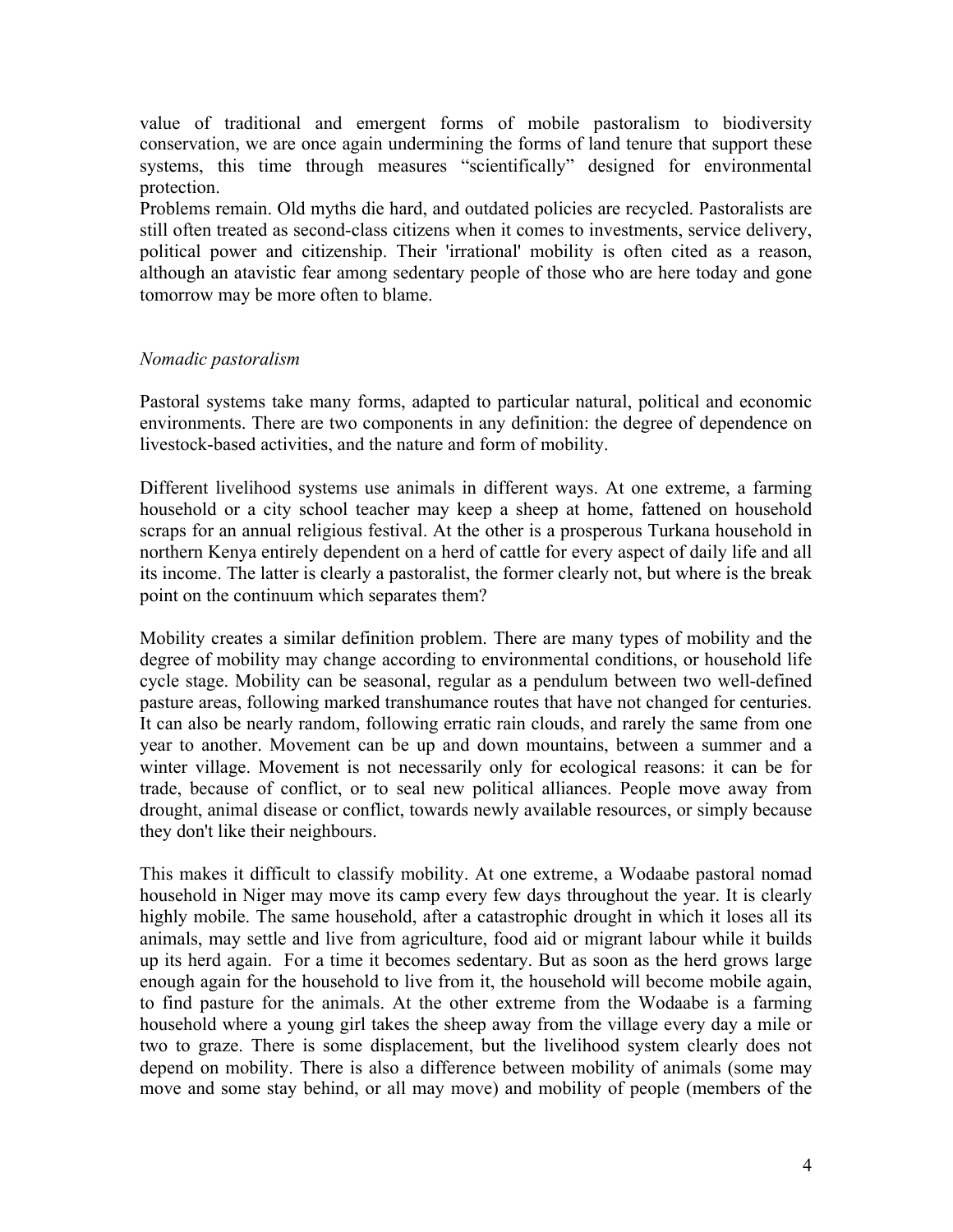household may all move together, or herdsmen and women alone may move, leaving other family members in a fixed camp or settlement).

Any definition is arbitrary to some degree, but we need to clarify how we are using words. Recognising that there will be many cases which are borderline or fall outside neat categories, we may think of mobile pastoralism in a grid. One axis shows the degree of dependence on livestock, the other the importance of mobility. We may arbitrarily label an economic system in which most households gain more than 50 percent of total gross household income (ie including the value of products produced and consumed within the household) from livestock related activities, using unimproved pastures, as *pastoral*. Systems where more than 25 percent of income comes from livestock, and more than 50 percent from cropping may be labelled *agro-pastoral*, other rural households as *agricultural*, ignoring in this the important role played in most rural household income by off-farm activities. On mobility, we may label all types of movement which include substantial irregularities as *nomadic*, regular back and forward movements between two relatively fixed locations (for example summer and winter pastures) as *transhumant*, and others as *sedentary*. This gives the following grid. The number of stars gives an idea of how commonly these two sets of criteria combine in real livelihood systems:

|             | pastoral | agro-pastoral | agricultural |
|-------------|----------|---------------|--------------|
| nomadic     | ***      | $\ast$        |              |
| transhumant | ***      | $***$         | $\ast$       |
| sedentary   | $\ast$   | $***$         | ***          |

In this paper, if not otherwise qualified, we use the term mobile pastoralism to refer mainly to nomadic and transhumant pastoral livelihoods. But many of the conclusions also apply to nomadic and transhumant agro-pastoral livelihoods.

Mobile pastoralists are found in most of the world's drylands and mountains. This includes South America, where there are indigenous grazing economies in the highlands of Peru, Bolivia, northern Chile and Argentina. One example: Aymara herders live at a mean altitude of 4,000m in the Bolivian Altiplano at the limit of agricultural production, where altitude and latitude combine to form one of the harshest and driest landscapes in the continent. Native varieties of potato yield a meager harvest once every two or three years, making agriculture a precarious investment. Livestock - alpacas, lamas, and sheep - remain the core of local livelihood systems. Paradoxically, the Aymara keep their animals in the same pastures most of the year, but make a seasonal migration to their distant potato fields.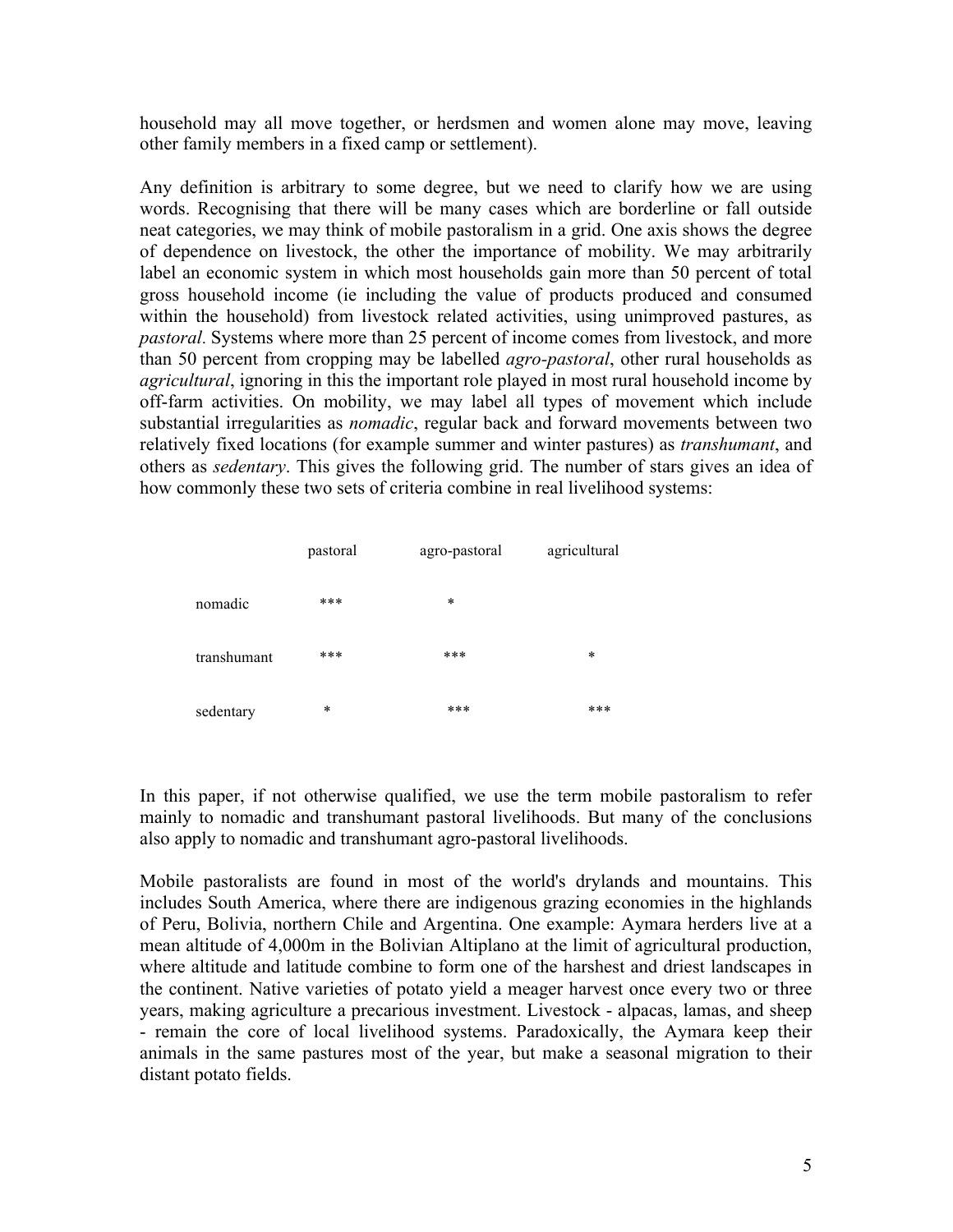Mobile pastoralists are found in Alpine and Mediterranean Europe. Transhumance is widespread in the dry uplands across southern and parts of central Europe. Flocks mainly sheep and goats, but in some cases cattle - depend on natural rain-fed pastures and sometimes cereal stubble. Harvested fodder is rare. Seasonal movements of flocks with their shepherds, occasionally also with their families, are generally from summer highland pastures, where herding households have a village base, to winter lowland areas. In some cases the pattern is reversed: the base is in the winter pastures, with summer visits to the uplands.

Such mobile pastoral populations are usually ethnic minorities, and include the people of the Spanish Sierra, Basque shepherds, shepherds of Languedoc in France, herders in the Abruzzi in southern Italy, Sarakatsani and Koutsovlach shepherds in northern Greece, other Vlachs distributed throughout the Balkans, Muslim shepherds in the mountains of Bosnia-Herzegovina, as well as pastoralists on the islands of Corsica, Sardinia, Sicily and Crete. In many parts of Alpine Europe, cattle from agricultural villages migrate in summer to mountain pastures. Mobile pastoralism is also found in northern Europe if Sami reindeer herders in northern Scandinavia, and the transhumant sheep flocks of Wales are included.

Africa is home to large numbers of nomadic pastoralists, ranging from the camel and sheep herders of North Africa, the Sahara and northern Sahel (including Sudan), the cattle herders of the belt of savanna vegetation from west Africa to the Horn and south into Kenya and Tanzania. Pastoralists, some of them mobile, are also scattered throughout southern Africa.

Much of the Middle East, and south-west Asia, especially Iran and Afghanistan, has large nomadic pastoral populations, as do the deserts and mountains of India and Pakistan. Mongolia has the distinction of being a largely pastoral country, with between a third and a half of the national population engaged in mobile livestock husbandry. Large areas of China are inhabited mainly by pastoralists, as are parts of central Asia, although on a smaller scale

Because of the difficulty in defining them, it is almost impossible to say how many pastoralists there are in the world today. Using the strict definition of nomadic and transhumant pastoralists outlined above, there may be between 100 and 200 million people in such livelihood systems. If nomadic and transhumant agro-pastoralists are included, the number rises very sharply, and such people are often a clear majority of dryland inhabitants. Interestingly, the number of mobile pastoralists is probably stable in many countries, but rising in some. In parts of southern Europe for example, and even more in central Asia following de-collectivisation, mobile pastoralism is seen as a viable and modern livelihood, and people are reverting to ways of living which seemed to have disappeared a generation earlier.

Mobile pastoralists are the subject of an unusually large number of myths and misunderstandings. These lead to inadequate, often hostile, development policies and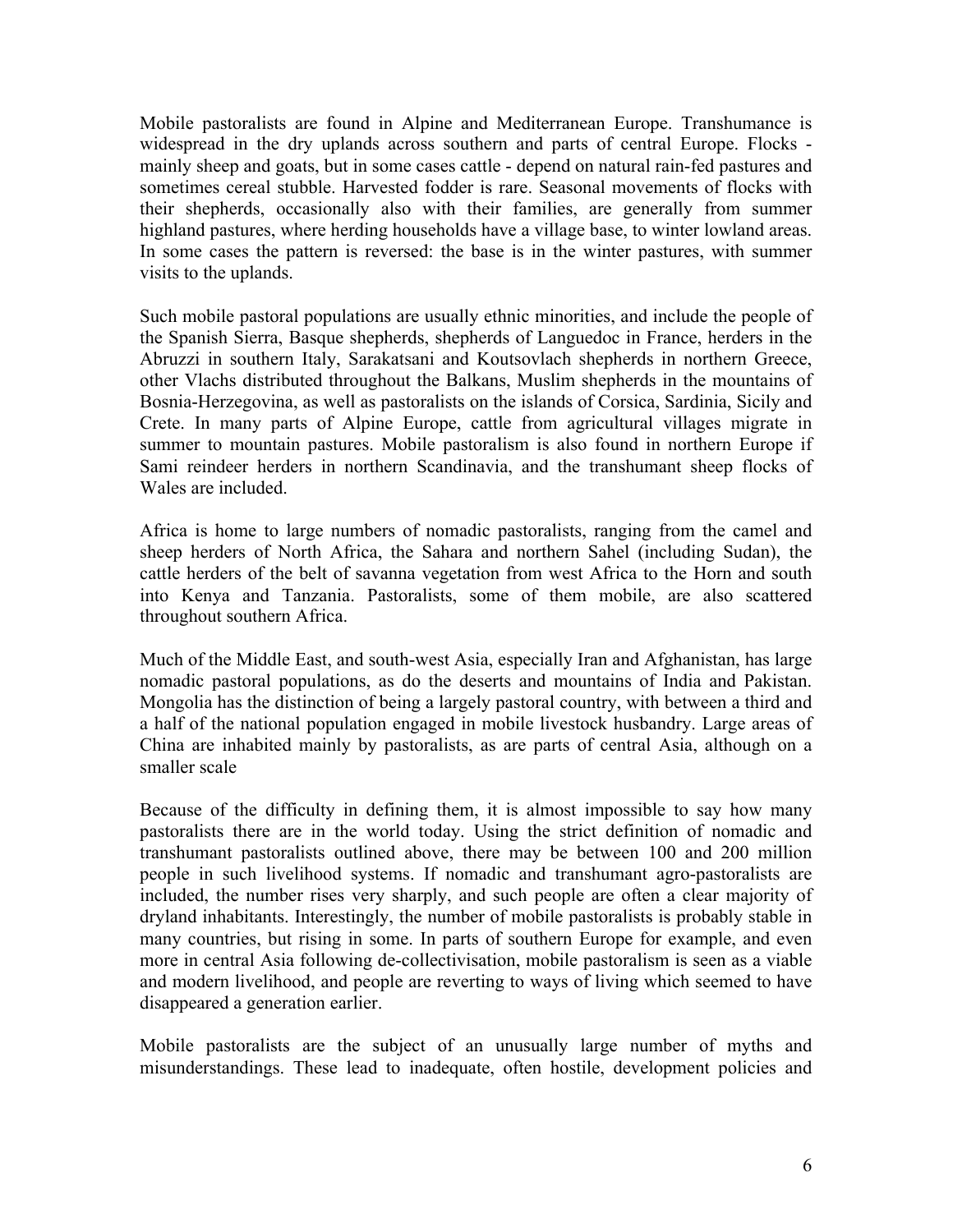interventions. In this paper we discuss some of the key myths, and explore an alternative set of policies in favour of sustainable development for mobile pastoralists.

# **3. MYTHS AND MISUNDERSTANDINGS**

Nomadic pastoralism is still viewed by many people, including decision-makers, through a prism of myths and half-truths. These distort policy-making about pastoral livelihood systems and result in policies which are at best inadequate and ineffectual, and at worst highly destructive and discriminatory. Some of the most enduring myths:

*"Nomadic pastoralism is an archaic form of production, whose time has passed."* A century ago it was believed that nomadic pastoralism was an intermediate development stage between mobile hunting and gathering on one hand, and settled agriculture on the other. Nomadic pastoralism was considered a historical anomaly, practiced by people who were not modern and who had been left behind by evolution. Modern archeological research shows this is untrue. Animal domestication took place at the same time as, or later than, the domestication of plants. Nomadic pastoralism developed as a specialised form of production, almost certainly initially based in early agricultural settlements, to allow the productive use of extensive seasonal rangelands. Pastoralism is no more archaic than agriculture itself, and mobility was a feature from the beginning, allowing herders to use rich resources away from the early settlements.

*"Mobility is inherently backward, unnecessary, chaotic and disruptive."* Pastoral mobility is a rational response to the scattered and uncertain distribution of natural resources. Most pastoral groups are found in environments with low and highly seasonal rainfall, where it is impossible to graze animals all year on the same pasture. Movement allows herders to use a variety of pastures, water points and other resources such as salt licks, and is a sophisticated adaptation to the problems of risky environments. Movement also has economic and social reasons: to take products to distant markets, join with kin for a seasonal festival, acquire or share information. Movement often follows precise patterns, and in most cases has developed clear rules about rights and duties. Until recently, pastoral movements were well synchronised with neighbouring herding and farming peoples, although many of these arrangements are now under stress, often as a result of inappropriate government action and agricultural population growth.

*"Most rangelands are degraded as a result of pastoral over-grazing."* Grazing, like other uses, may cause a change in the plant species composition of rangelands, but if rangeland degradation is defined as a long-lasting or permanent reduction in livestock production, the evidence of widespread rangeland degradation under pastoral grazing is shaky. Contemporary ecological research shows that dry savannas follow a different logic from wetter grasslands. In dry areas, vegetation growth is mainly determined by the rainfall that year, not by the grazing pressure of the previous year, as standard range management theory and practice suggest. Where rainfall is highly variable from year to year, vegetation production will vary also. In such situations, and especially where annual grasses dominate the sward, the definition of a precise carrying capacity becomes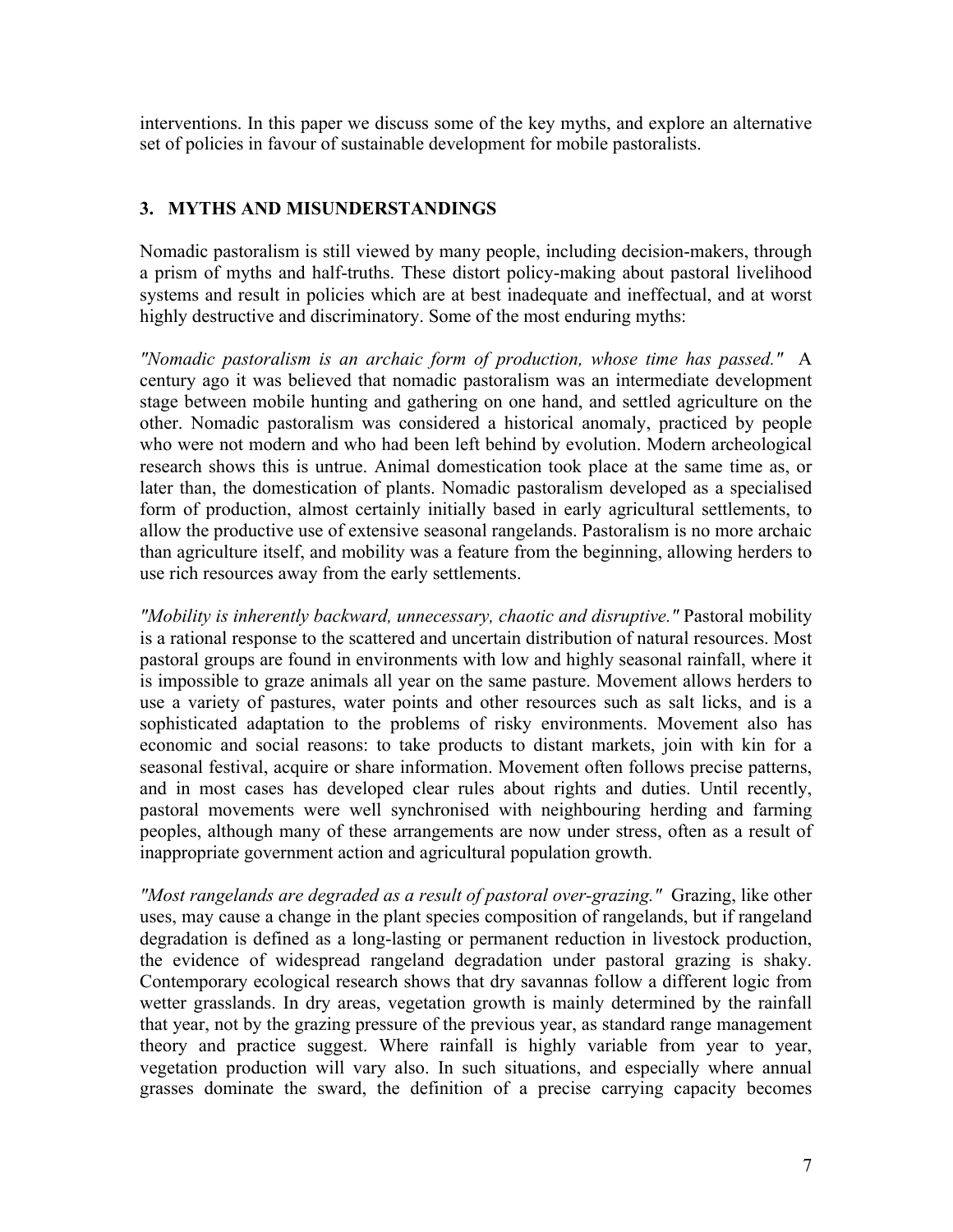impossible. Grazing pressure is a less important determinant of species composition and biomasss production than the amount of rain and available soil moisture. (Snow plays a similar role in central Asian pastoral economies.) Although the danger of damage by concentrations of livestock to soil structure and vegetation must not be ignored, and often becomes apparent at places where livestock concentrate - such as wells, markets, or trekking routes - there is little evidence that dryland pastures as a whole are over-stocked and overgrazed. Indeed, in large areas of East Africa and the Horn the opposite is true: because of insecurity due to conflict, and in some cases a reduction in livestock numbers due to drought, formerly productive pastures have been invaded by unpalatable shrubs and trees, closing them to grazing.

*"Pastoralists do not take care of the land because of the Tragedy of the Commons."* The 'tragedy of the commons' supposes that land held in common will inevitably be overgrazed. The argument is that there will be no incentive for a herder to limit the number of animals he puts on the commons in situations where any other herder could increase his animals. But the tragedy of the commons rests on a misunderstanding. It supposes that all commons are open access, and that anyone can use them. In such circumstances competitive grazing leading to environmental damage could indeed occur. However most collectively grazed pastures are not open access, but are or have traditionally been collectively managed by identified groups of users. In this case it is entirely feasible for rights holders to agree to rules and enforce them. It has been government insistence that all pasture land belongs to the state, and that no group of users can make and enforce rules, that has undermined traditional collective action and created open access and overgrazing. This happened historically in southern Europe, Latin America, and large parts of Africa.

#### *Box 1. Corporate land tenure in highland Bolivia*

Until the 1970s, rights to pasture in highland Bolivia were corporately held by large clusters of communities traditionally known as *ayllus* with strict rules of entry and resource management. The Bolivian agricultural reform that had followed the nationalist revolution of the 1950s was the last in a series of blows to highland pastoral community structure. One of the reform's main goals was to provide peasants with individual title to land, a policy that herders had opposed for decades. Their advocacy to maintain corporate tenure of pastures was invariably read by the government as an irrational resistance to modernisation or a stubborn attachment to 'primitive' and 'dysfunctional' ways of life. As a result of these policies, in the 1970s herders and the state finally compromised by subdividing the *ayllus* into smaller units (hamlets comprising a group of families), each of which received a land title. Within this structure, the basic laws of indigenous pastoral production remain what they have always been. Land tenure, rules of entry to social groupings, collaborative practices, customary laws, residence patterns are all regulated to ensure that the balance is kept between demographic constraints and the distribution of scarce resources. Culture as such is not so much at stake in the Aymara herders' desire to preserve corporate land tenure as the need to protect the only instruments that made pastoral production a relevant investment in the harsh mountain environment.

Source: Latin America regional paper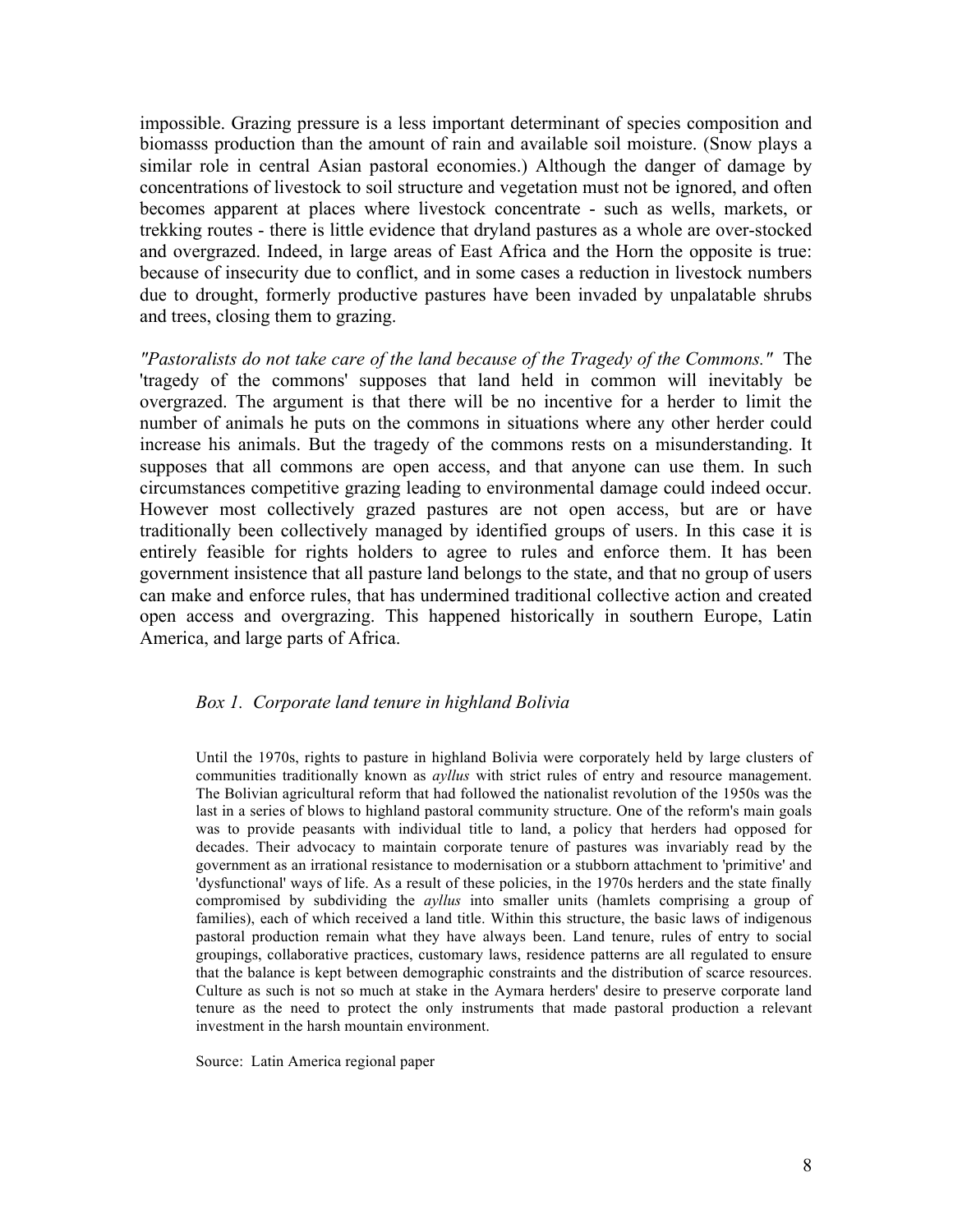*"African pastoralists do not sell their animals; they prefer to hoard them, admire them and compose poems to them."* It is widely believed that herders in Africa do not sell animals, but prefer to hold onto them, and accumulate large herds merely for the pleasure of the sight of them. Policy-makers commonly talk about the need to persuade African herders to sell animals. This myth is one of the easiest to demolish. If no animals are sold, (and unless large numbers of one sex are being slaughtered in the household, for which there is no evidence), herds will contain equal numbers of males and females. Every survey of herd structure among nomadic pastoralists shows the contrary: above the age of maturity, often the only males in the herd are those needed for reproduction. The others have been sold, and appear in large numbers in national and international trade. Since livestock are working capital for herders, it is entirely rational to build up herds, and even to withold animals from the market if prices are unfavourable. This is very different from irrational hoarding of animals. Nevertheless the myth persists, fuelled perhaps by the well-documented fact that some African herders do indeed admire individual animals, and sometimes have a favourite ox, whose beauty they boast about and to which they dedicate poems. Herders in other parts of the world have always sold animals to meet their needs, and their problem is more often an absence of markets than a reluctance to sell.

*"Pastoralists contribute little to national economic activity."* This myth is easily demolished. The economic contribution of extensive nomadic pastoral livelihood systems to GDP and exports is high, and is at least partially captured by national economic statistics. For example, in Mongolia pastoral livestock are responsible for one third of GDP and are the second largest source of export earnings (32 percent) after minerals (41 percent). In Ethiopia, the livestock sector (of which nomadic pastoral production is a key component) is 16 percent of GDP, one third of agricultural GDP and 8 percent of export earnings. The conclusion is that in the drylands pastoral livelihoods make a major contribution to national economic activity.

*"Pastoralism has very low productivity. Sedentary cattle raising is more productive than mobile systems."* Research shows that mobile pastoral systems have higher economic returns per hectare than ranching systems under similar conditions. The difference ranges from two or three times higher to ten times higher. Productivity per unit of labour and per animal is generally lower, although in Uganda, economic returns per animal in a pastoral setting were one third higher than in local ranches. Mobile cattle raising has also been shown to be more productive than sedentary husbandry under the same environmental conditions. In the Sahelian droughts of the 1980s, herders who moved their cattle long distances to find pasture fared much better than those who stayed. In Sudan and Mali, sedentary cattle producers have lower productivity than the nomads.

*"Pastoral techniques are archaic: modern scientific methods need to be introduced."* There is considerable experience of trying to introduce new animal husbandry techniques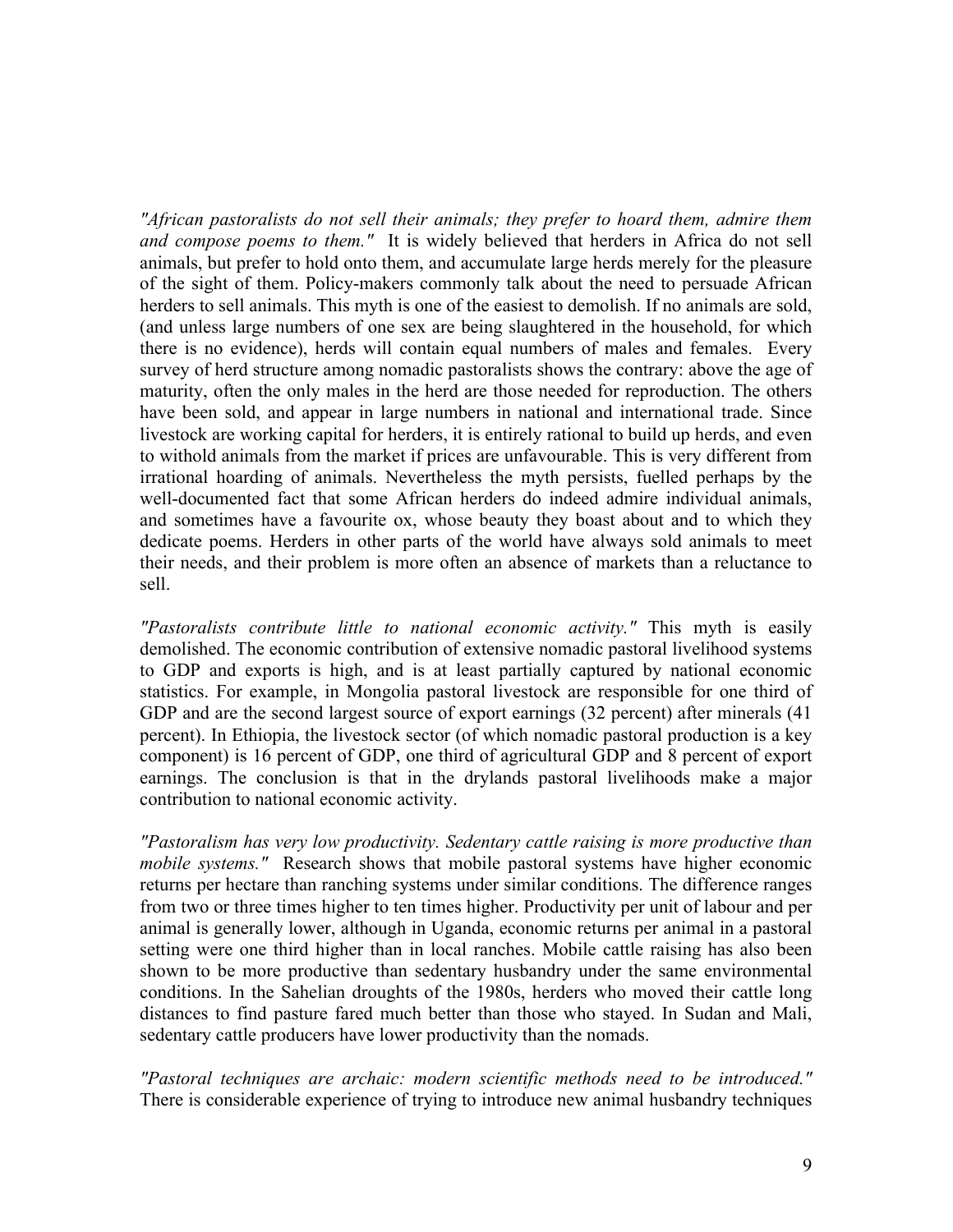and new genetic material into pastoral systems. Most experiments have failed. Replacing local breeds or cross-breeding with high productivity stock, introducing new management systems which try to eliminate the need for nomadism, cultivation of fodder crops, introduction of mixed farming, and many others have not brought benefits, and have generally been abandoned. On the other hand, research has illuminated the extensive knowledge and skills of herders, the genetic qualities of local breeds, and the rationality of local pastoral livelihood systems. Improvements can certainly be made, but the starting point should be existing livestock management systems, knowledge and skills, not an imported model.

*"Pastoralists need to settle to benefit from services."* A common argument advanced by policy-makers is that it is impossible, or anyway too expensive, to deliver satisfactory services to nomadic pastoralists, that it is the duty of the state to provide services to all citizens, and that therefore nomads should settle. Governments provide facilities for settlement on this basis. This argument can be turned on its head: if it is the duty of states to provide services to all citizens, and some citizens are mobile for logical reasons, then it is the duty of the state to provide services to nomadic people. Some successes, reported in the 'issues' section below, show this is possible.

*"All pastoralists are rich; alternatively, all pastoralists are poor and food insecure."* Farmers or urban people, whose main investment may be a single cow or three sheep, see herders with what seem like large herds, and may think that they are immensely rich. This ignores the fact that the herd is working capital; animals cannot simply be sold at will if the pastoral enterprise is to survive and prosper. At the opposite end of the scale, the droughts and famines of the last three decades have created a media image of pastoralists as destitutes, too poor to survive other than on food aid. Neither picture is wholly true. Within pastoral society, like any other, there are rich and poor households. Recent economic events, especially famines from which some people benefit, have created a few rich households and many poor ones in most pastoral societies. Policies for nomadic pastoralism need to design and target interventions accordingly. In fact, because of the need for a substantial capital investment in the form of a household herd, pastoralism is not a good route out of poverty. Historically, poor pastoral households often moved out of herding into other economic sectors. Today many impoverished households may be kept on the edge of pastoralism by food aid, when a better use of the same help might be to create jobs for such people outside pastoralism.

# **4. MAJOR ISSUES FOR SUSTAINABLE PASTORAL DEVELOPMENT**

## **4.1 Vision of future pastoral livelihoods**

A vision of a sustainable, productive, mobile pastoral society in the medium-term future (say by 2020) might look like this:

Nomadic herders are the principal users and managers of large areas of grassland, steppe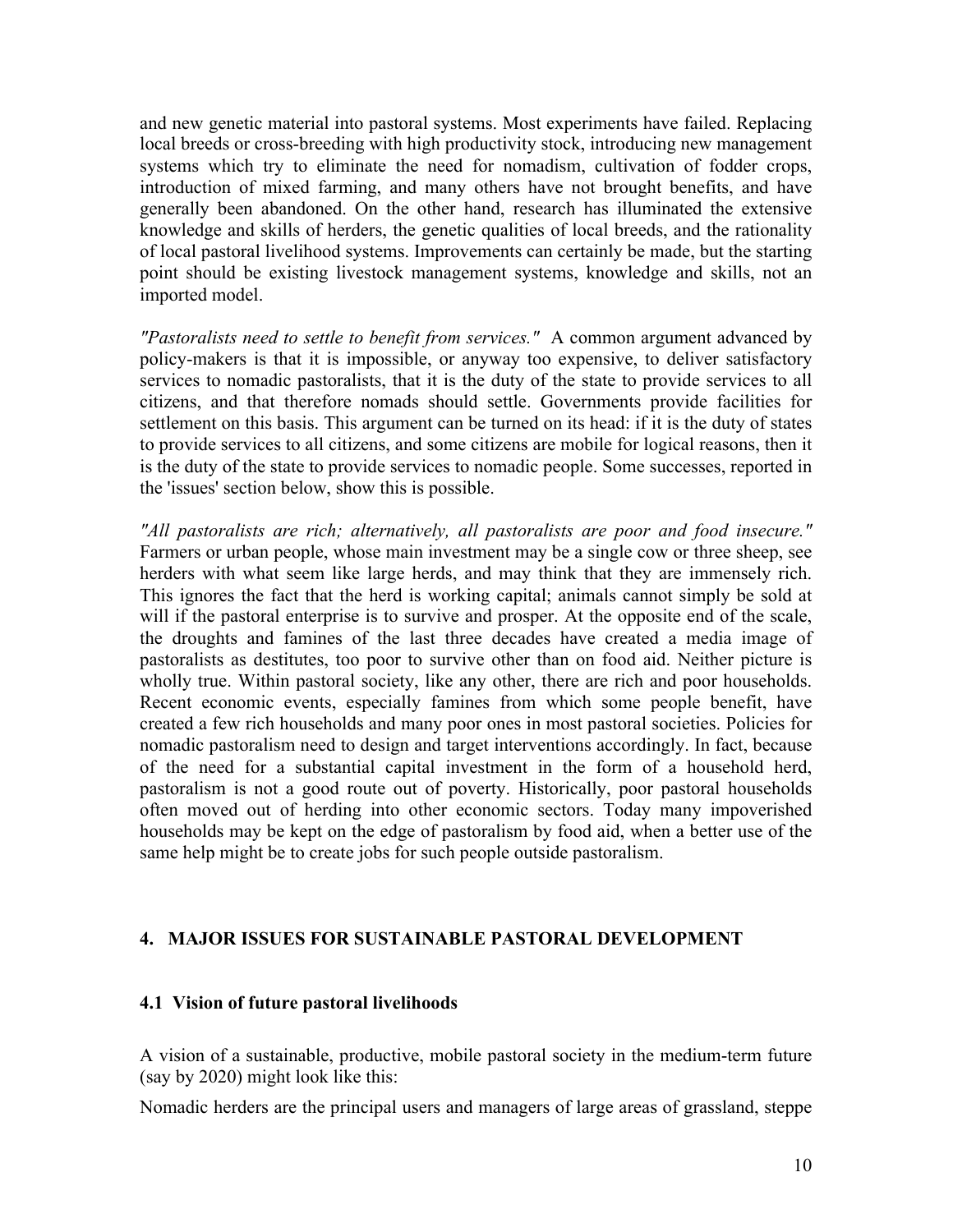and desert edge. They manage optimally-sized flocks and herds with a high degree of professionalism on pastures under their own day to day control.

The herders are sometimes accompanied when they move by their families, sometimes not. On migration they live in comfortable, mobile, tents or huts of traditional design, incorporating some modern materials. Tents are grouped in small camps for company but also to encourage sharing of tasks and to allow more flexible use of labour. Many households have a small generator or solar panel, to provide electric light and to power a television that receives national and satellite broadcasts, including programmes in the herder's own language, and detailed regional weather forecasts. Some herders have satellite telephones and use them to check distant markets, the progress of a disease outbreak or a more detailed weather forecast. Most households own at least a motorcycle, and some own a four-wheel drive vehicle and trailer. Most households have a settled base, a house in a local town connected to the utilities, where the elderly stay, and children live during part of their schooling.

Pastures are corporately owned and managed by small associations of herders (in most cases based on kin groups), within a loose enabling framework maintained by the state. These groups have 50 year rolling leases to key seasonal pastures, usually the group's dry season or winter home base. Long-term grassland quality is a stated aim of the management groups and appears as a benchmark in their pasture leases, when they are evaluated every ten years. Making use of flexible financial services to provide capital, most groups have invested in water supplies and pasture improvements.

Households increasingly produce for specialised and niche markets, or under futures contracts for major animal and animal product traders. Road networks function year round, allowing easy access and marketing. Primary processing of pastoral products - for example dairy products, or combing and washing wool or cashmere - take place within the camp or at the local market centre. Small enterprises run by women, mainly for dairy processing, are particularly notable. Locally, households are grouped into loose marketing and service co-operatives to enhance their bargaining power and to benefit from economies of scale in the organisation of services. Education is provided through a mix of static schools, mobile schools and radio, and all children of primary school age are enrolled. Where boarding schools are unfeasible, television provides the basis for a distance learning programme for all school age children, as well as adult education in specialised topics. The curriculum includes items relevant to pastoral livelihoods, and the attitudes among teaching staff and other pupils towards pastoralism are positive and encouraging. The great majority of pupils go on to secondary school, and a significant number to vocational or university training. A healthy proportion of those educated in this way return to pastoralism after graduating, so it is not unusual to meet a pastoralist with a university degree in agriculture or land management. Veterinary and human health care meet minimum accepted standards through a mix of sedentary and mobile facilities, staffed in large part by trained specialists from a pastoral background. Trained traditional birth attendants assist at all human births, and in cases where complications are expected mothers are transported by four wheel drive ambulance to a medical facility. Immunisation coverage is high due to effective outreach programmes. Herders have easy access to financial services, including savings and credit, at realistic interest rates, again through a mix of static and mobile provision. All livestock are insured against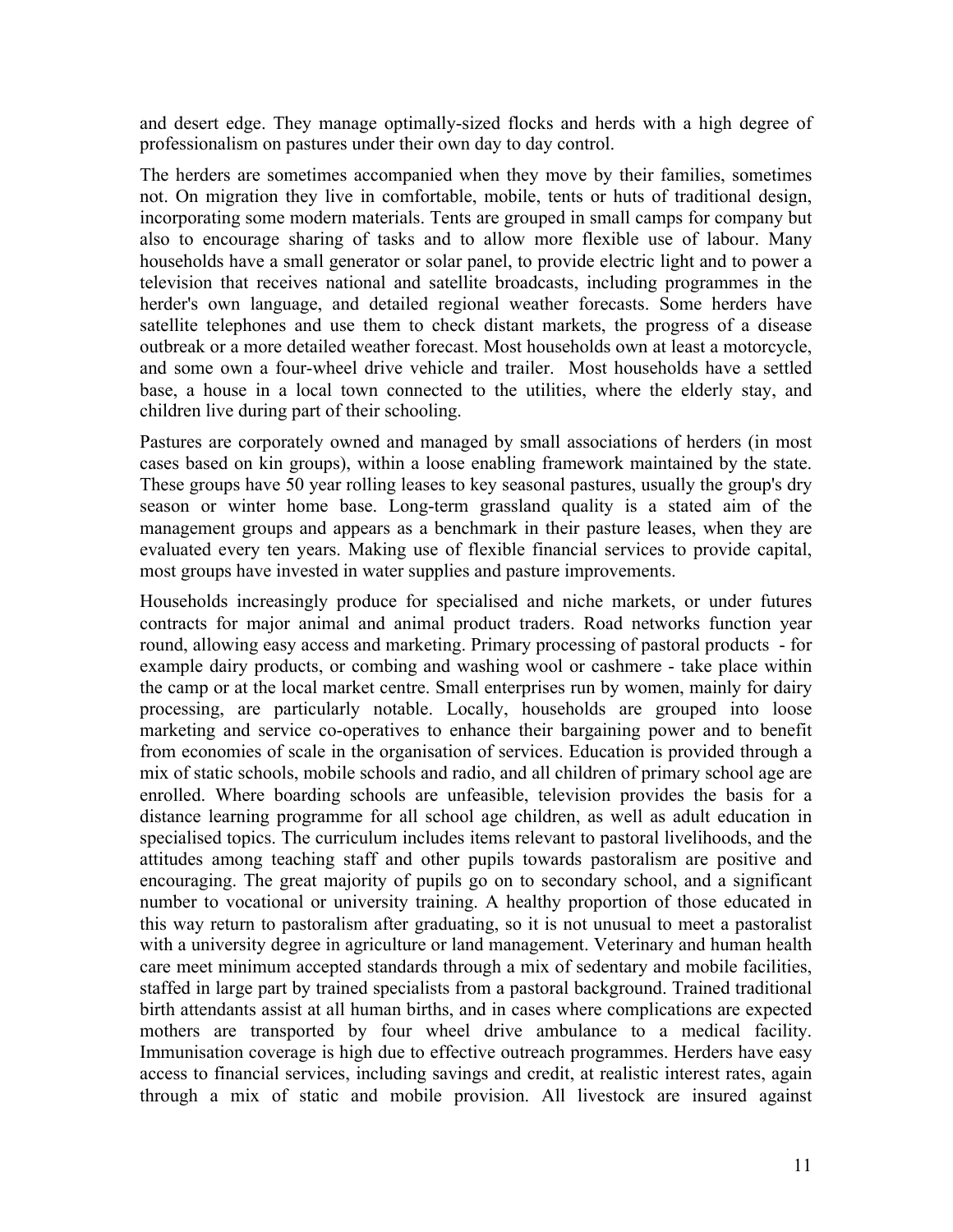catastrophic loss.

This is not an unrealistic wish list: on the contrary, a real-life example of almost every forecast in the preceding paragraphs can be found in an existing nomadic pastoral society, especially in central Asia and Iran. Such a vision could provide a goal for all nomadic pastoral societies. It is notable that mobility provides no bar to the style and level of such a livelihood.

# **4.2 Achieving the vision**

For this vision to become fact, many policies need to be rethought. Some key ones are:

# *(i) Structure of the pastoral economy*

Unlike 'modern' ranching, the main production inputs in nomadic pastoralism are provided through non-market mechanisms: land is accessed communally through lineage and other social relationships, livestock are mainly acquired through social mechanisms, especially family inheritance, although some are bought, and labour is mobilised largely on a family basis. In a fully developed ranching strategy, all key inputs are accessed through the market: hired labour, bought or rented land, and bought animals.

In the medium term, it is not realistic or desirable to plan for a ranching economy to replace a pastoral one. In the medium term, most pastoral economies will move slowly towards a hybrid model incorporating parts of both parents. Access to land will remain largely based on communal rights, although other feed inputs, such as fodder, concentrates and crop residues, may increasingly be acquired through the market as long as the potential impact of this on natural pasture is carefully monitored. (In parts of the Middle East, ready availability of supplementary fodder has led to serious pasture degradation.) Family labour will remain the backbone of the household enterprise, although some wage labour will be employed, especially in busy seasons. Animals will still be mainly acquired through inheritance and intra-lineage gifts, with a slowly increasing number of bought animals.

# (ii) *Reduce pastoral populations*

Pastoral populations are now high compared to historic levels, and to the diminishing natural resources that sustain them. These resources have shrunk substantially, because of land grabs for cropping and nature conservation. In the past, droughts and other threats led to a regular exodus from pastoralism by many people, including usually the poorest. Economic opportunities existed in other sectors to absorb these migrants, as box 2 shows. Although some of the exodus was cyclical, and people returned to pastoralism when conditions improved, much was not; people were permanently lost to pastoralism, and gained by other economic sectors. In extreme cases, pastoral livelihood systems have disappeared altogether, victims of overwhelming pressure. In such cases, former pastoralists have lost their identity, and merged into the wider population.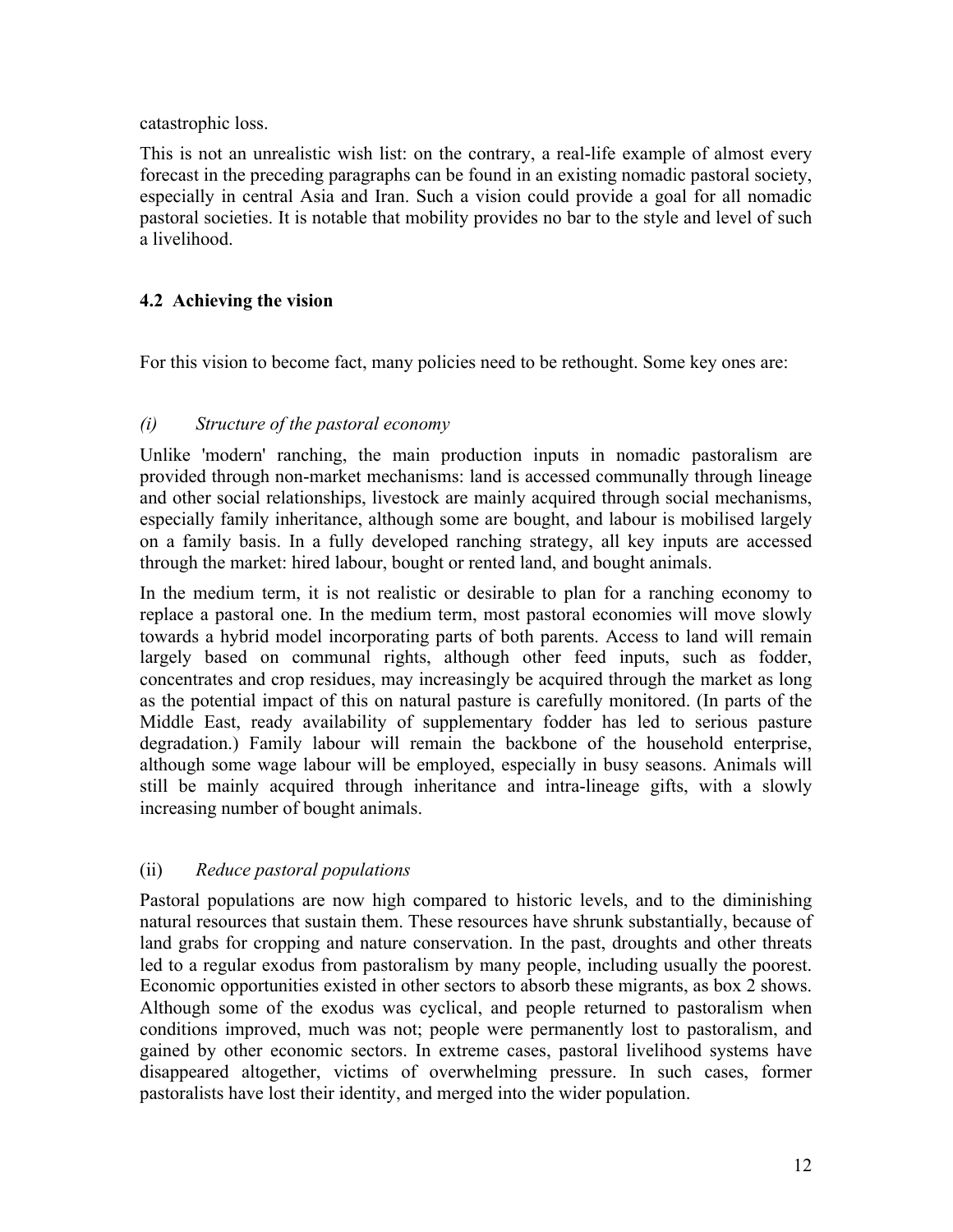#### *Box 2. Responses to population pressure in the Bolivian altiplano*

In the Andean highlands, there have always been strong currents of out-migration. Pastoral *production requires little manpower, leaving options for able-bodied people to search for additional incomes outside the community. This exodus to more productive regions is not a proof that the drylands are unproductive. Rather, it is an age-old mechanism that allows diversification of income and diet, and it was present in the Andes long before demographic pressure hit the drylands. There is simply no room for unchecked continuous demographic growth in a fragile ecosystem. In Aymara specialised herding communities, the carrying capacity of highland pastures is well-known, and the whole social organisation is structured around it. Aymara herding communities cannot over-stock their pastures - even briefly - because it would lead to the rapid demise of the herding economy itself. The kinship system, property devolution rules, residence patterns, patterns of co-operation for production, boundary crossing, are all part of a sophisticated system polished by centuries of experience to prevent this rupture. Out-migration is the chief means by which this is achieved.*

*Source: Latin America regional paper.*

Without productivity increases, pastoral human populations can only grow over the long term as fast as the animal population they depend on. Present highs in cyclical livestock populations are probably in many cases close to or above the maximum a diminishing land base can support over the longer term. Although there is some ecological respite when animal populations crash, increased livestock productivity is scarcely possible when human and animal populations are pressing constantly against natural resource limits. A reduction in the human pastoral population would allow a reduction in the total number of animals, and the possibility of greater productivity per animal. Pastoral development policies should plan for a slow reduction in human population, perhaps by as much as a quarter or a third depending on the circumstances. This could be achieved, on the one hand by facilitating women's education, economic development and reproductive choice, and on the other by encouraging economic diversification and alternative employment outside pastoralism.

#### (iii) *Manage dry rangelands sustainably*

Governments, donors and range technicians have, at very high cost, failed to improve on customary pastoral range management and make it more sustainable. Changes in the external environment - land encroachment by farmers and nature conservationists, the collapse of accepted legal process to resolve disputes, the creation of quixotic international boundaries based mainly on colonial precedents - have irretrievably altered the framework within which pastoralism struggles to remain viable. Researchers are only now starting to illuminate the powerful internal logic of pastoral grassland management. But the caravan has moved on, and there is no simple way to return to customary arrangements.

Some things we can do however. There is an urgent need for land use policies and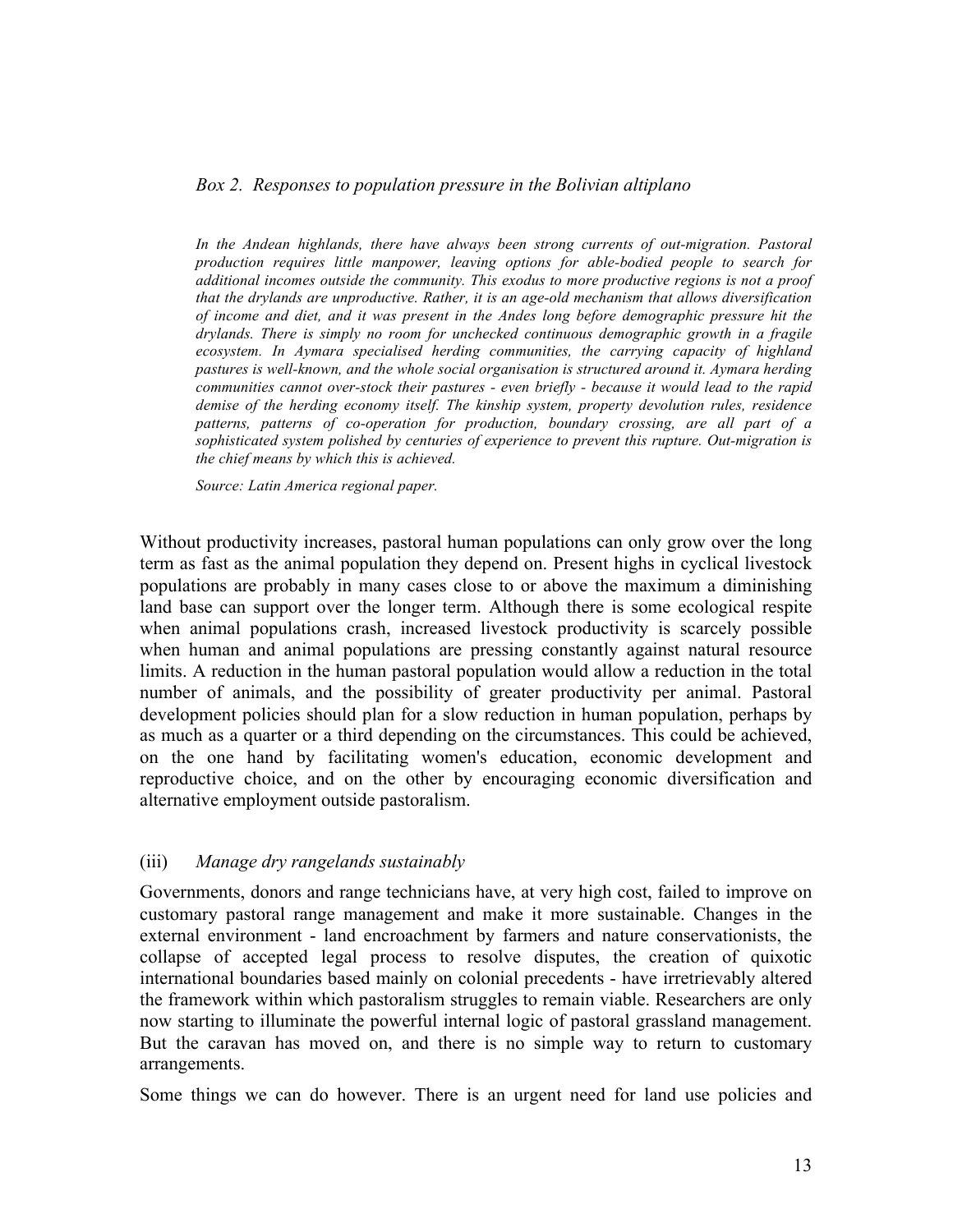planning to halt further encroachment by farmers and nature conservationists onto pastoral land, except where multiple land uses of benefit to both sides can be negotiated. This should prevent broad front advances of farming into rangelands, and also the alienation of small areas of high quality land within otherwise uniform, low quality rangelands - the patch resources which make economic use of much larger land areas possible. Creation of conservation areas which exclude pastoralists must also be resisted, although there may be imaginative compromises of benefit to both sides. These include revenue sharing from tourism which combines wildlife viewing and immersion in a pastoral community, or areas reserved for nature conservation which are opened to herders as emergency grazing in drought. There is an urgent need for policies to support capital investment in rangeland: for example, providing water or rehabilitating degraded agricultural land for gazing. In places where much of the land is cultivated, seasonal transhumance corridors and livestock access routes to pasture and water need to be mapped, marked and managed. Emergency grazing areas with water need to be gazetted and managed, as do emergency water sources, normally closed but opened as part of a contingency plan in event of drought. If pastoralism can raise its own productivity, there are many places where run-down irrigation schemes or low productivity dryland farming areas should be converted back to high productivity pastoralism, using the accepted argument that land should be put to its highest value use.

International frontiers are sometimes a problem. Emergency grazing formerly used by a pastoral group is now sometimes located in a different country, and migration across the border is resisted by the security forces. Herders are often willing to allow neighbours (especially ethnic kin) into their pastures in a drought, knowing that one day they will need the same favour in return, and such mutual access is often enshrined in longstanding customary agreements. There is experience in East Africa of international negotiation, usually most successfully between district governors either side of the border, to settle this issue. If not negotiated sensitively, such cross-border migrations are likely to take place anyway, leading to chronic inter-state conflict. It is in the long-term interest of both sides to reach an amicable solution which meets the pastoralists' needs

The role of pastoral groups or associations needs to be explored in detail. Experience suggests that associations of herding households can be successful managers of pastures and water. In Mongolia, some groups have received formal 50 year rolling leases to key winter-spring pastures, and are managing them effectively. In northern Kenya, local environmental management committees and water users' associations in some pastoral districts are regulating herders' movements into defined areas to reduce grazing pressure on stressed pastures and to reduce conflict over resources. In many areas, control of water leads to control of grazing. The key to both achievements is twofold: they are based on customary structures, rules and perceptions, and they receive formal backing from state authorities and local government.

## (iv) *Clarify and strengthen pastoral tenure systems*

Resource tenure is a fundamental part of the task. Nomadic pastoral livelihood systems are a rational response to life in an environment where resources are scarce and highly variable between seasons and years. Pastoralists move, not out of a perverse desire to be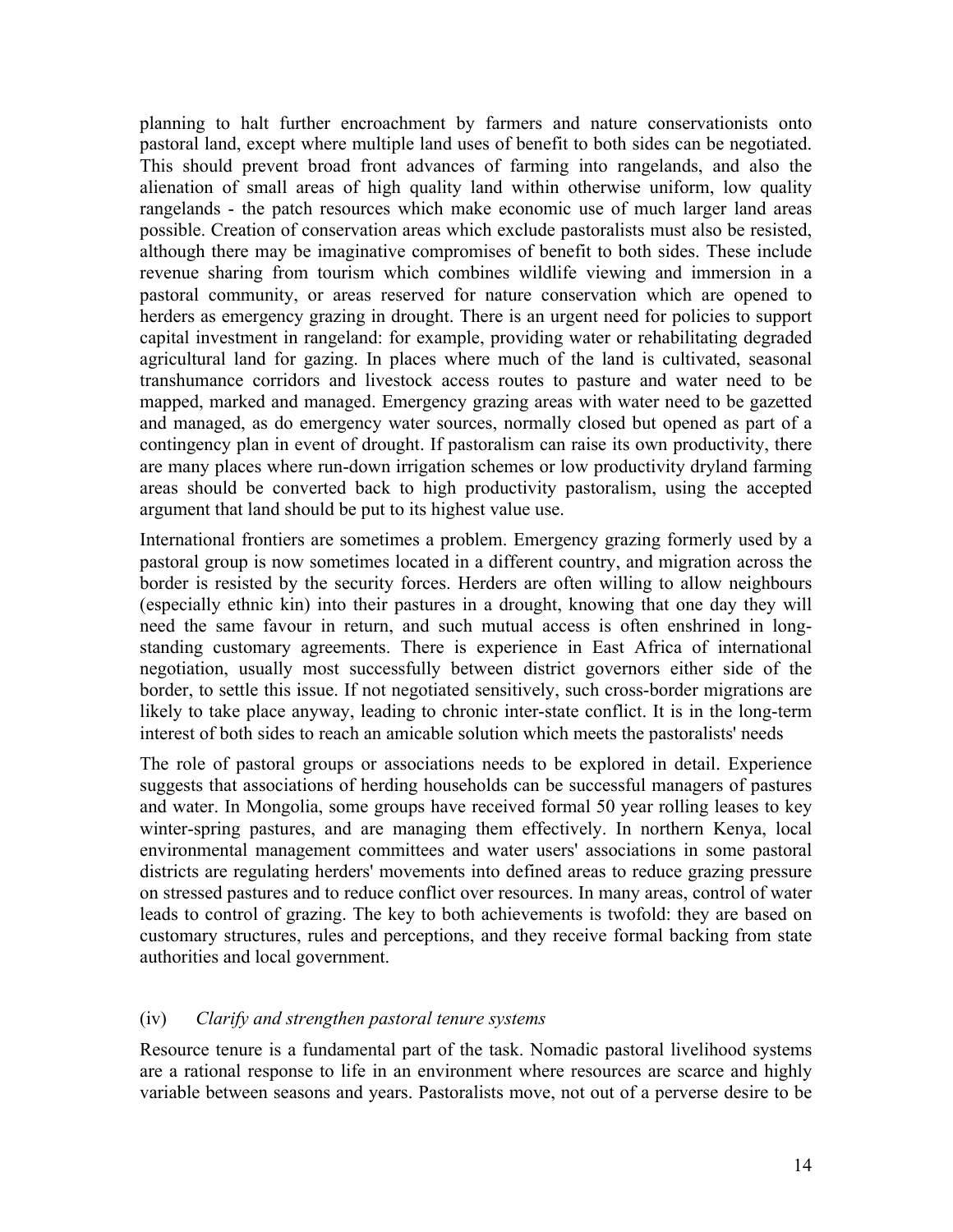different from sedentary people, but in order to be able to use pasture and water scattered over a huge area. In any one place, resources tend to be abundant one year and scarce the next. Tenure rules must reflect this pattern.

Private individual tenure of pasture and large water sources is not viable in such circumstances, since each privately owned pasture or water point might have plentiful resources one year, but none the next. State tenure and management has a poor record for ecological efficiency, equity and management standards. The most sustainable and productive system for major resources such as pasture and high capacity water points is one of corporate tenure in the hands of well-defined, usually kin-based, associations of herders, who negotiate among themselves stocking rates, rules, responsibilities and management objectives. The state can retain overall ownership of such resources, while granting long (50 year) renewable leases to pastoralist groups under well-defined conditions about the quality of use, and providing an accepted legal framework to settle disputes which cannot be resolved by the herders themselves. It will be important to ensure that women in general, and women-headed households in particular, are able to participate in such leases on terms of equality with men. Leases with a set of ecological benchmarks and periodic review eliminate the problem of group ranches which drift towards sub-division and privatisation. Corporate leases of major resources held by pastoralist groups can be combined with private individual ownership of key point resources such as individual camping sites, winter barns and animal shelters in central Asia, small seasonal water points, or hayfields elsewhere. In southern and Alpine Europe, the historical combination of corporately managed mountain pastures and privatelyowned or rented pastures and crop land has allowed grassland resources to be used in highly sustainable ways, and continues to do this successfully. In places as diverse as the western United States, parts of the Andes, Switzerland and Wales, access to corporately managed summer mountain pastures is reserved for those who own adjacent private agricultural land at lower altitudes. The number of animals you can put on the commons is determined by the size of your private 'hay base' land. Such combinations of corporate and private land appropriation have application in many other places.

# (v) *Improve pastoral productivity*

As mentioned above, recent research has come to a surprising conclusion: mobile pastoral systems are more economically productive per land unit than the highly capitalised ranches of northern countries. Productivity per unit of labour is low, but this is not a matter for concern, since labour is abundant, and policies in the short term should not seek to replace cheap labour with expensive capital items such as fences and pumps. Productivity per animal is also low, and remedying this is important.

Livestock productivity gains can only be achieved by reducing the total number of livestock and increasing their individual productivity. We now know many of the strategies to be avoided: cross-breeding with productive but vulnerable breeds, and dependence on cultivated or industrial fodder, are obvious mistakes, and there are may others. But there are ways to improve animal productivity in a sustainable manner: selection from within well-adapted local breeds, management systems which promote such genetically-superior animals, better veterinary care, identification and promotion of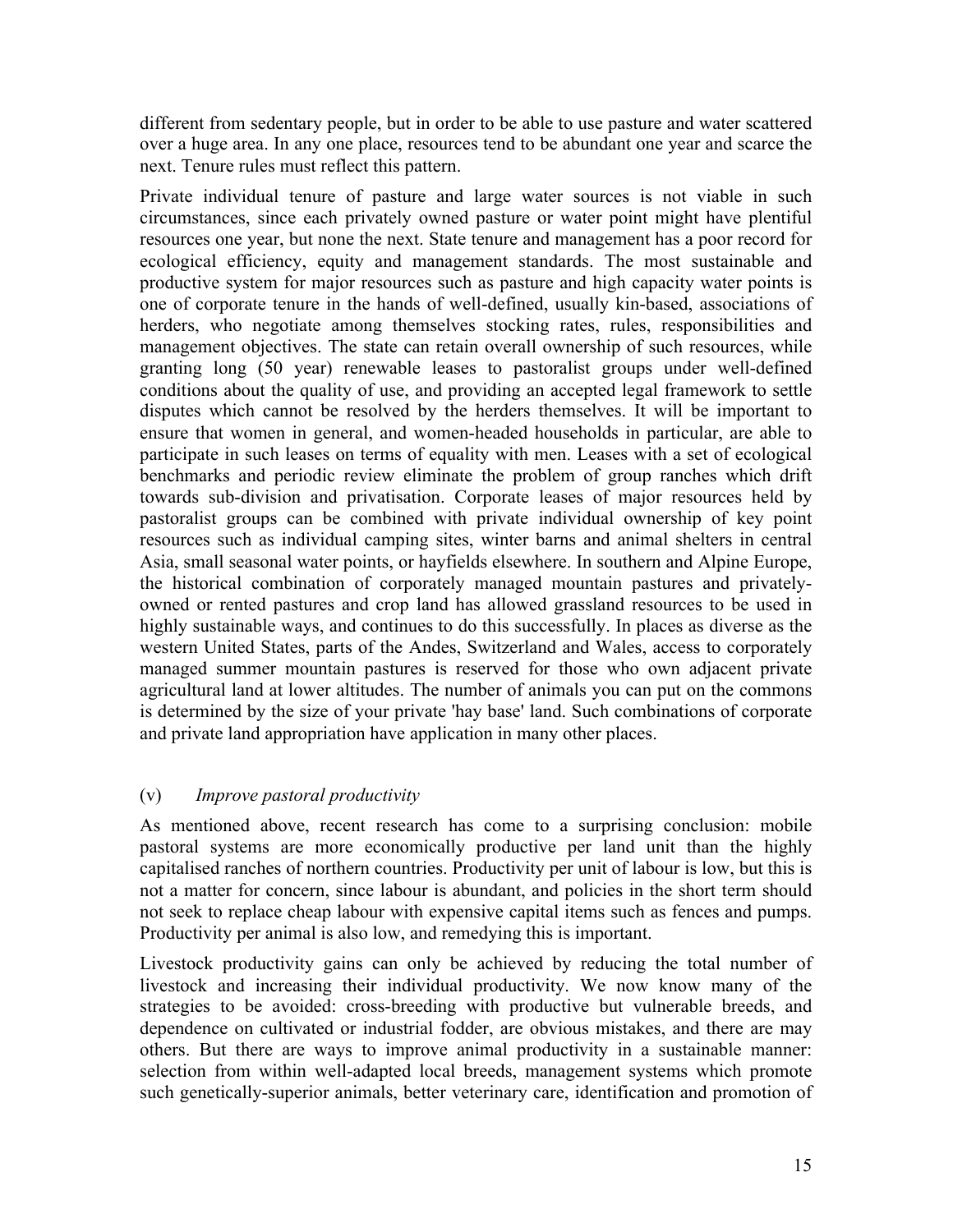local best management practice, better management of grazing and seasonal feed variability, targeted feed supplementation and many others. Women, who often have special responsibilities for, and knowledge about, sheep and goats, must be prominent in any drive to improve livestock productivity.

Pastoral livestock also contribute to the productivity of other livelihood systems as box 3 notes.

## *Box 3. Livestock and crops*

In Sahelian west Africa, an important but often underrated contribution of pastoral livestock to the national economy is their role in manuring farmer's fields. Where chemical fertilisers are too expensive, or simply not available in remote markets, animal manure is a critical crop input. Elaborate arrangements are made between herders and farmers. The primary exchange is usually for farmers to provide water and allow herders to graze their animals on stubble after the harvest; in return, the animals are stabled on the fields at night and manure them. Dryland millet yields in Senegal and Mali are reported to double or quadruple as a result. A range of additional relationships between farmers and herds develop around this primary exchange, including barter of milk for grain and a variety of social events. In recent years such arrangements are in decline, as farmers sell or use crop residues themselves, and accumulate cattle of their own.

Source: Africa regional paper

## (vi) *Improve markets*

Successful pastoralism depends on markets. A more productive pastoral economy must have outlets for its produce. Market infrastructure and information need to be improved in all pastoral areas. IFPRI research suggests that likely future shifts in demand will be favourable to pastoralists. Rapid urbanisation in most southern countries, and a demand for animal products rising faster than that for other staple foods, are creating a rapidly growing market for pastoral products. Growth in agricultural production in the next two decades is likely to be mainly in such animal products.

Pastoral producers should identify and orient production towards particular market openings depending on location. This might mean strategies as diverse as cow-calf operations producing young animals for fattening outside the drylands, producing young male animals for training as plough oxen, peri-urban dairy production (likely to be a women's speciality), or specialising in very high quality cashmere or dairy products with a regionally distinctive and registered trade mark. A particularly interesting long-term option would be for pastoralists to capitalise on concerns among northern consumers about intensive livestock production methods ('mad cow' disease, abuse of antibiotics and hormones, animal welfare considerations) and market their products as organically produced, free range on natural pasture without chemical supplements. (Among other problems, there are animal disease issues - reflected in OECD import regulations - to be solved before this can take place). In some places, local primary processing of animal products can be undertaken profitably with a small capital investment, training and market development. Dumping of subsidised animal products by industrial producers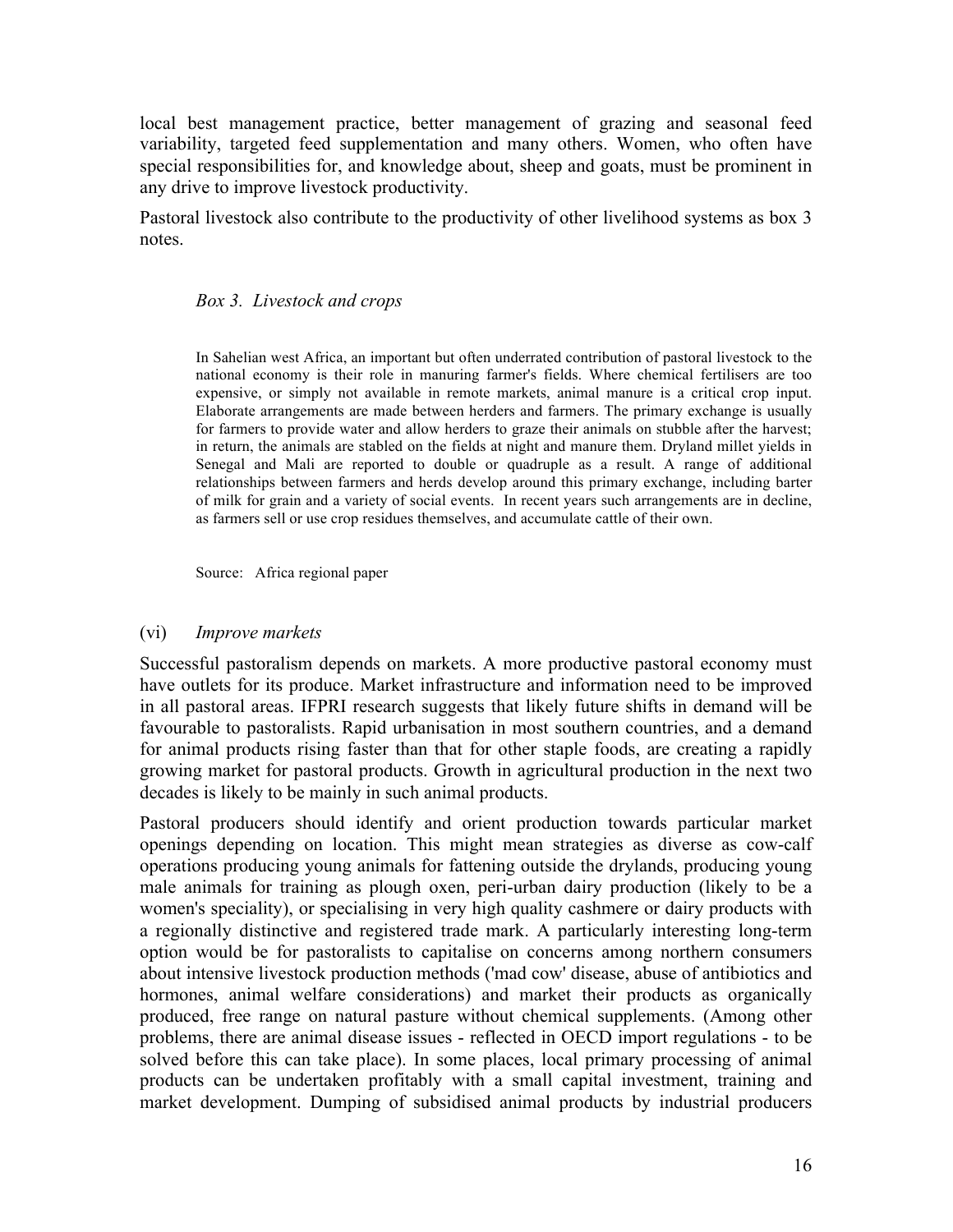must be controlled. International rules governing trade in livestock products need to be reviewed with pastoral producers in mind.

# *(vii) Provide services for mobile pastoralists*

Governments often use the difficulty of providing services to nomadic pastoralists as a reason to encourage settlement. This is egregious, and sometimes conceals an intention to settle pastoralists for other reasons. Instead, we should turn the question around and ask: if mobility is a sensible and necessary part of a pastoral livelihood strategy, how can we deliver the right services to a mobile population? There are encouraging examples to draw from.

In fact, mobility is not the only, and may not be the most important, problem to be solved in delivering services to nomadic herders. Sparse human population distribution - often as low as 1-10 people per square kilometer - means that there are usually too few people within the watershed for a primary school or clinic to provide an economic justification for the facility, even if the population is sedentary. If it is mobile, the justification is even harder. Governments are left with the choice of using scarce funds to provide facilities for a very small number of nomadic pastoralists or a much larger number of sedentary people elsewhere.

There are several solutions to this twin problem of mobility and low population density. Schooling is an example, although the same principles apply to other services such as human and animal health. Most attempts at educating nomad children have involved boarding schools. In Africa, these have had some success, and most of the current generation of educated children of nomad parents went to a boarding school. However African boarding schools are often hostile places for nomad children. Bullying is common, girls are often abused, and the curriculum is irrelevant to nomadic pastoral life. The worst feature is that nomadic culture is commonly despised by teachers and pupils from an agricultural or urban background, and schools are often seen as a way to transform nomadic children into settled adults. Drop-out and failure rates for nomadic children are high, creating a paradox: drop-out children often find themselves alienated from pastoral culture, but not accepted by mainstream culture.

Boarding schools do not have to be like this. In Mongolia, boarding schools were until recently friendly places for nomad children, and school enrolment rates were very high as a result. The main difference from African boarding schools is that in Mongolia nomad culture was highly esteemed by fellow pupils and teachers, so parents and children felt that their way of life was important and valued. Curricula were adapted to a herding economy, and school timetables were geared to the labour demands of the pastoral year. With this example in mind it is premature to dismiss the potential for boarding schools for nomad children, as long as a different school culture - one that values nomadic life and teaches appropriate skills - can be created and maintained. However, standards in Mongolian boarding schools are declining, and teachers may be less convinced then before of the rationality of nomadic pastoralism; it remains to be seen if this translates into declining school enrolment.

Some countries have developed mobile primary schools. In Iran, teachers from a nomadic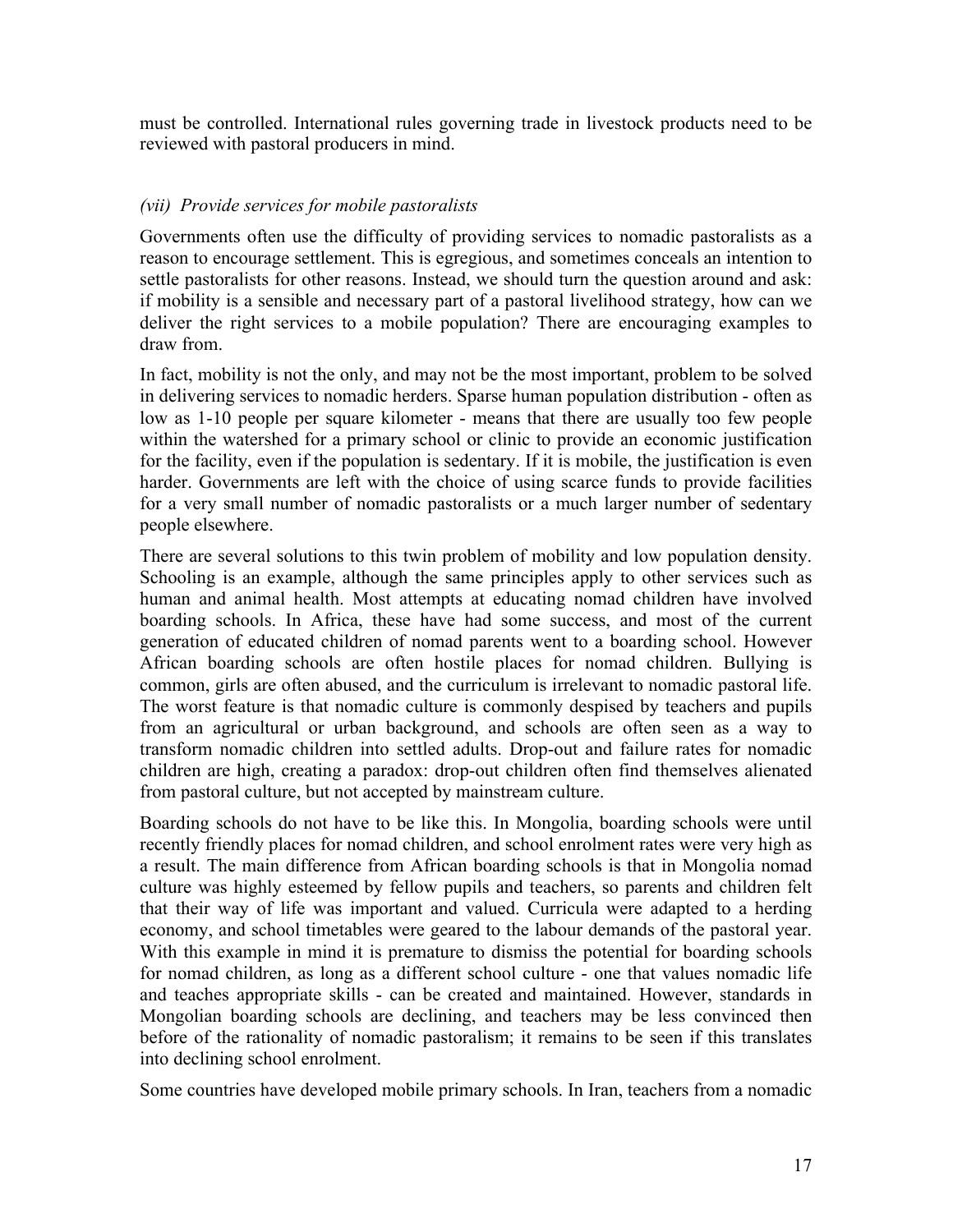pastoral background are trained, equipped with a white school tent (in contrast to the black tents of the nomads) and school equipment, and join a group of nomad camps. During the winter and summer, when the camps move rarely, the tent schools are open for business. One advantage of tent schools is that there is likely to be equal enrolment of boys and girls, since girls remain under the close supervision of their parents. Families tend to camp near the tent school, which is often in a local chief's camp, meaning there are enough children for a mixed-age class. In spring, when the camps move from lowland winter quarters up into highland summer pastures, and in autumn when they move back down, the tent school moves with them, although there is not usually much teaching during the moves. Children who qualify for secondary school go to standard sedentary facilities in local towns.

The tent school system, and a similar mobile primary health care system, has now operated for over 50 years, and has successfully educated several generations of nomadic children. However, the circumstances are quite special. Summer and winter territories are largely fixed, and people move little during these seasons; schools are assured of a large enough watershed population during summer and winter, and can close during the period of long-distance movement in spring and autumn. This pattern of migration is common in south west Asia, and parts of central Asia, but is rare in Africa. However there may be cases where the Iranian model can be replicated successfully. Current attempts in some parts of Africa to create small mobile pre-school or primary school groups, as a way to prepare children for entry to formal schooling, also deserve to be evaluated.

Distance education, using radio, is a promising alternative. In pastoral Australia, radio education for children in the remote outback has a long history. Experiments in the Mongolian Gobi shown that radio education for both adult women and children can be successful. Students receive initial training and periodic back-up at fixed facilities, and combine this with regular radio teaching based around written work done at home. In future, when more pastoral households have television sets, satellite television will have an enormously important role to play in this respect. Perhaps the most imaginative mobile service was the mobile *yurt* libraries found in the summer pastures in Kyrgyzstan during the socialist period and after.

Attempts have been made to incorporate formal education into the curriculum of the mobile Quranic schools common among Muslim pastoral groups in Africa, where a religious teacher is employed by a group of mobile households. Although in some cases where there is a dedicated and well-educated teacher - this is successful, many Quranic teachers do not have the skills or desire to teach secular subjects.

Research shows that perhaps the most important feature for successful schooling for nomadic pastoralists is the school culture and the way teachers and other pupils view pastoralism. In schools where it is seen as a viable and respectable way of life - as in Iran and Mongolia, at least until recently - primary schooling for nomads has been successful, through widely different delivery systems. In countries where pastoralism is despised, the same delivery systems have largely failed.

Other services follow a broadly similar pattern. The most successful human and animal health services for nomadic pastoralists combine fixed and mobile facilities, incorporating local knowledge and specialisation where appropriate. In northern Kenya,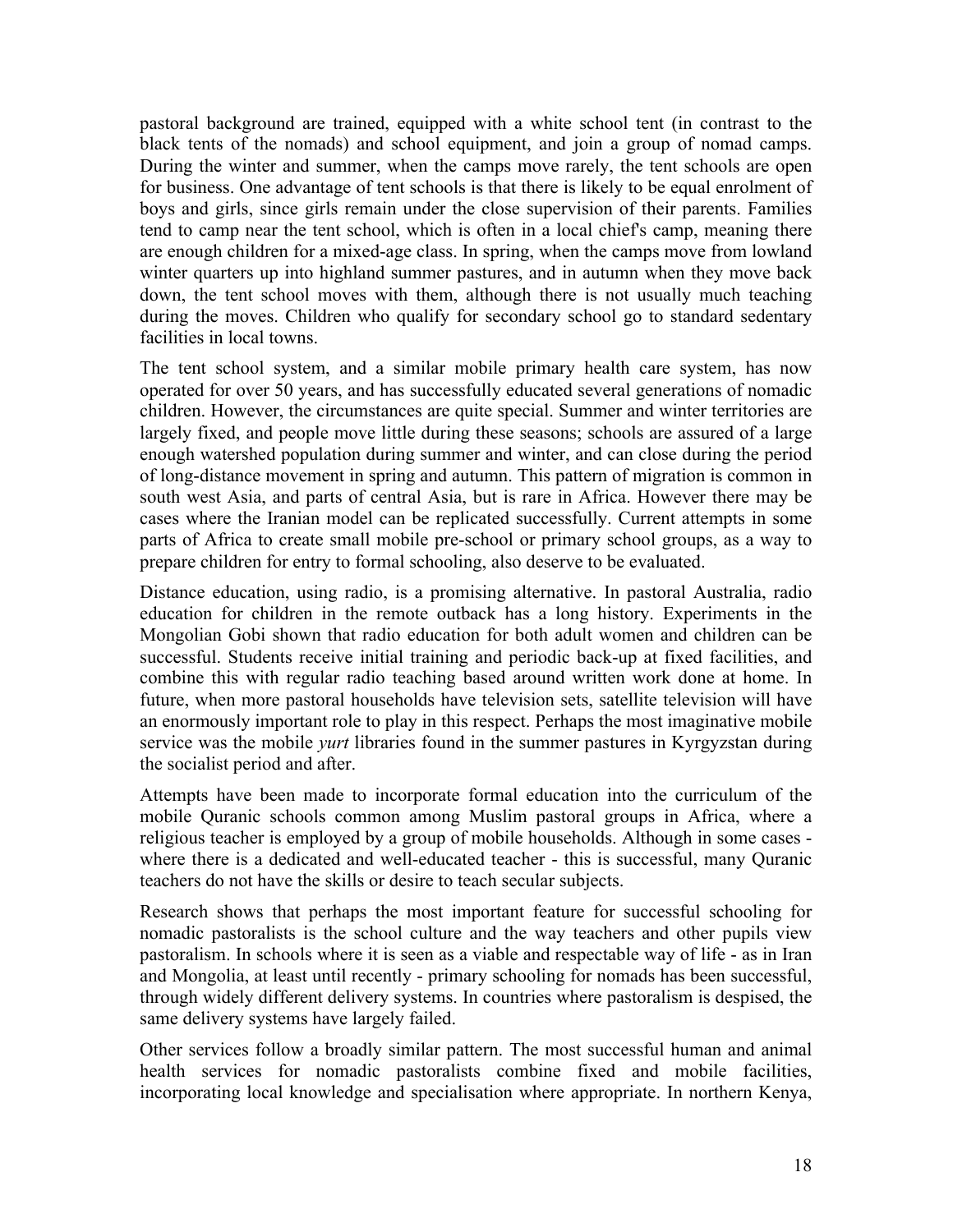mobile outreach camps are a model. The initial large-scale camps, providing multiple services to pastoral communities on the model of the 'red caravans' of 1930s Soviet central Asia, became too cumbersome to continue to move with the nomads. A combination of smaller mobile camps and local community workers, often women, works better. The mobile camp provides initial capacity-building, training and motivation. It leaves behind a cadre of community health and animal health workers, and traditional birth attendants, who continue to work within the community. Referral to fixed facilities is key. Initial attempts for community workers to provide services on a voluntary basis were not successful, but where they can charge fees, sell drugs, and operate community drug stores, they can cover their costs and make a small monthly income. Over 30 percent of pastoralists in three remote pastoral districts now buy their drugs from the community animal health workers. Such workers also motivate communities to improve general sanitation. This approach works best in remote areas without other health services. In future, it is likely that telecommunications will play a central role, linking paramedics and paravets to fully trained professionals via radio or television.

## *(viii) Financial services for nomadic pastoralists*

Financial services have largely ignored nomadic pastoralists. This is because pastoral mobility is seen as an obstacle to normal banking procedures, and because, wrongly, pastoralists have often been seen as outside the cash economy. In fact, the large capital investment a household herd represents, the high risk and high returns associated with it, and the high level of involvement of most pastoralists with the market, suggests that financial services have a key role to play in pastoral development. But products on offer and management procedures will have to be adapted to pastoral circumstances. This requires a substantial redesign.

Restocking loans have been tried in many places as a response to poverty and drought deaths of animals. Loan conditions, beneficiary targeting, and interest rates vary widely. Most schemes are not based on market rates of interest, and monitoring and supervision have been weak. Few, if any, restocking schemes have evolved into a realistic safety net for pastoralists vulnerable to periodic risk. Restocking is rarely a viable way of helping very poor pastoralists out of poverty, but does, if carefully targeted to those with the knowledge, skills, labour and social networks to successfully manage their herds, enable competent herders to increase their herd to a sustainable level. There is little experience of cash savings among pastoralists or of savings and loan operations, although these may interest poor herders as a way of funding training and capitalisation for alternative jobs. There is some experience of hire purchase agreements among pastoralists, for example where herder groups acquire large lumpy investments such as solar pumps or mobile dips under hire purchase agreements. Business training among pastoralists, to enable them to handle loans effectively, is important. Women may face greater difficulties than men in setting up pastoral enterprises, but in northern Kenya pastoral women's enterprise groups have been more successful than men's. At first such enterprises often cannot afford to borrow at commercial bank interest rates, but can once they are established.

There is a new interest in the potential for insurance among pastoralists. Although there is little experience, index insurance, so far mainly used in crop agriculture, seems to have a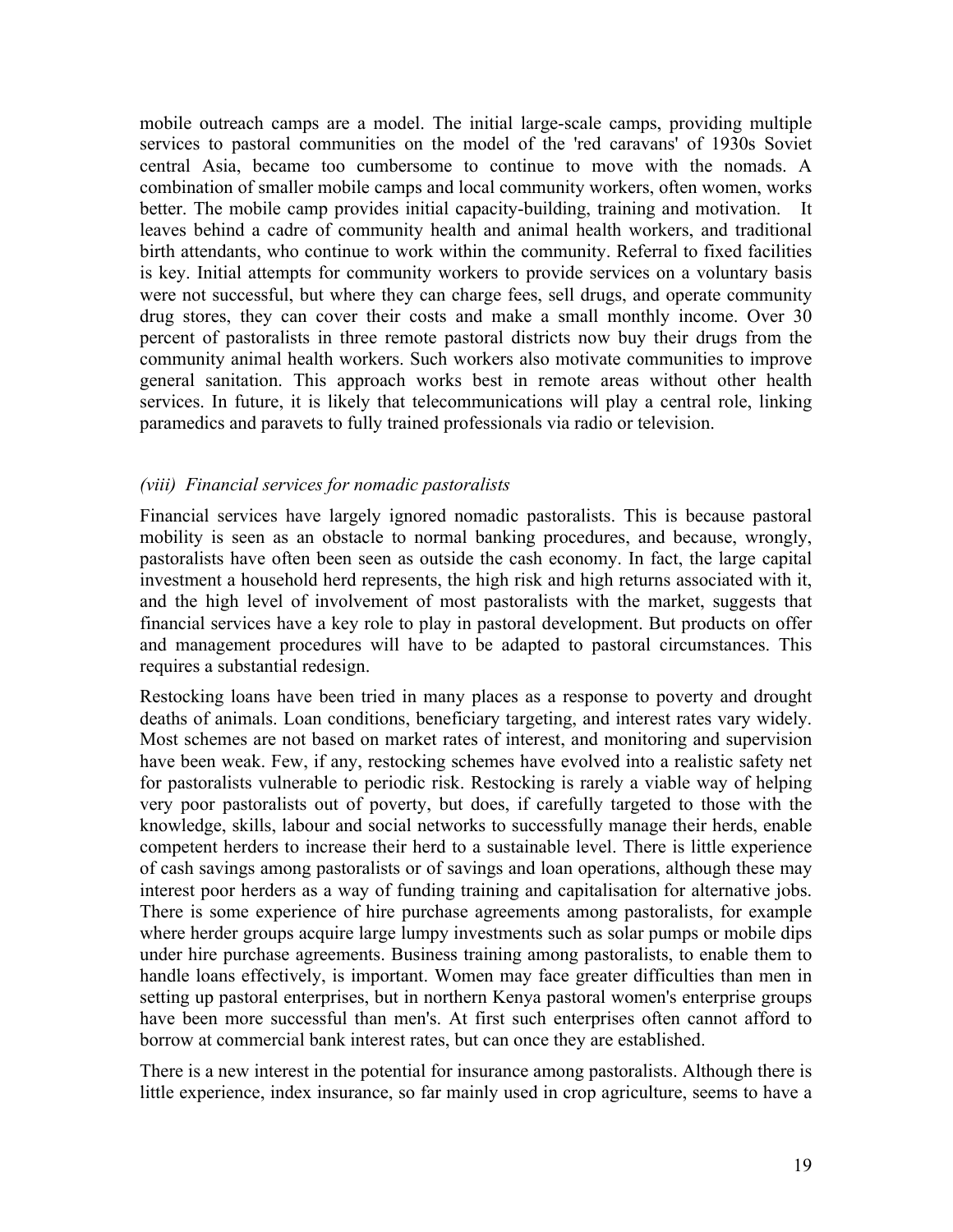potential application for livestock-based economies. Index insurance works by offering insurance against specified environmental hazards for which an area index is readily available: annual or seasonal rainfall, snowfall or snow depth, livestock mortality, or vegetation production as measured by remote sensing. Herders can insure against a particular threshold index - for example less than a certain annual rainfall - in a particular area, and receive an indemnity if the nominal threshold is not reached, irrespective of their own losses. Index insurance reduces the possibility of moral hazard, and simplifies and reduces transaction costs.

Any new type of financial product for pastoralists will be easier to manage if herder groups take responsibility for negotiating, managing and paying back on behalf of their members. Better access to loans, insurance or hire purchase is likely to be a positive incentive to herders thinking about forming groups.

## *(ix) Reduce and manage risks*

Because nomadic pastoralists use marginal and highly variable resources, they face high risks. Variable rainfall, or snowfall, creates severe environmental uncertainty. Although pastoralism is more resilient in the face of bad weather than farming because herders can move away, large scale droughts or *zuds* (central Asian frozen snow disasters) can kill many animals and devastate pastoral livelihoods. This leaves pastoral households without the necessary animal capital, putting herders in a much more critical position than farmers, who can return to their land after a drought and produce a crop the following season. High levels of dependence on market exchanges for everyday food also leave pastoralists vulnerable to adverse markets. In recent African famines, pastoralists were prominent victims for these reasons. However, there is now good experience of contingency planning for drought and *zud*. Effective measures can ensure that lives are not lost and livelihoods not devastated. Successful early warning and rapid response mechanisms have been developed specifically for pastoral populations, for example in Kenya.

Conflict is now endemic in pastoral areas. Traditional local cattle raiding has been transformed by the easy availability of small arms, by business interests in raided cattle as a saleable commodity, and by political maneuvering, into a major source of uncertainty and risk. Conflicts over pasture and water are escalating as customary management systems are undermined, and no formal system replaces them. But recent experience shows there are effective techniques to reduce and manage such conflict. The key is to involve all the disparate source of influence and power, including different arms of the state (the administration, security forces, politicians), and traditional local power (chiefs, elders, womens' groups or youth associations). The formal legal system must support and strengthen local customary ways of managing natural resources.

## **4.3 Pastoralism, governance and participation**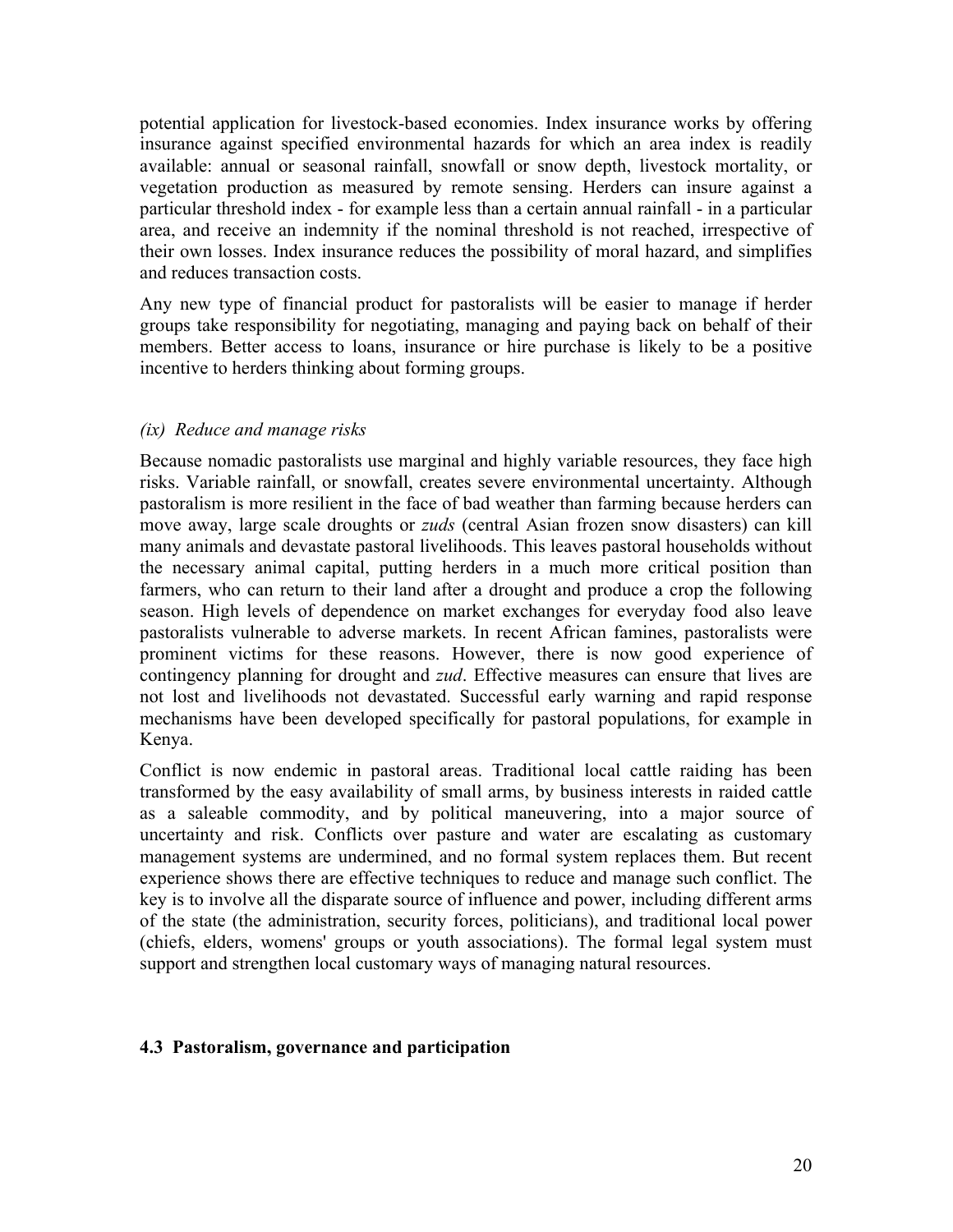Governance of pastoral lands has been notably unsuccessful. Normal government functions, such as creation of a legal environment able to settle disputes, the management of social services and safety nets, and even the maintenance of peace, have worked badly or not at all. Donor interventions have more often failed than succeeded. Pastoral areas are increasingly places of poverty, environmental degradation and unrest. A new approach to pastoral governance is urgently needed.

The critical question about pastoral governance concerns the relationship between the formal institutions of the state - laws, government departments, local administrations and the informal and partly traditional rules and social structures of the pastoralists. Pastoral areas are unique in that customary authorities and traditional rules still dominate large areas of decision-making, especially about natural resource management, poverty alleviation and economic life generally. Formal government authority has struck an uneasy compromise with customary authority, and overlaps in its functions. But jurisdiction is ill-defined. In many places the state apparatus is now in retreat, under the influence of structural adjustment or a new realism about what it can achieve. Effective pastoral governance needs to be a mix, varying with local circumstances, of formal and informal institutions and rules, and this mix should move towards greater involvement and responsibility for strengthened informal institutions. The role of formal government should be to provide a framework within which customary local institutions and rules regulate everyday economic and political affairs. Often the state needs also to encourage greater participation and democracy within local decision-making.

No single type of governance will be appropriate for all pastoral areas. But three general principles should apply. First, there is a need for great flexibility and diversity in institutional design to make it possible to track dynamic changes in the environment, such as drought. Second, subsidiarity is crucial, that is to say, administrative tasks should be carried out as near to the level of actual users of resources or beneficiaries of administration as is compatible with efficiency and accountability. This means more than superficial decentralisation, which has sometimes (for example in places in West Africa) led to more, not fewer, barriers to mobility Third, the transaction costs of organisation should be kept as low as possible: complex and costly forms of administration should be avoided.

Such an agenda generally means a retreat from formal state administration, and an extended role for customary institutions and mixed customary/formal ones, operating often through local associations or groups of pastoral households at the lowest level. This does not mean we should uncritically resurrect customary governance institutions. They may be inefficient, are not easily adapted for modern administrative purposes, and sometimes are extremely hierarchical or undemocratic; they may have been captured by elites or outsiders, and would not perform in the public interest if given new powers. But in many cases customary institutions and organisations do have some legitimacy and can provide the basis for new pastoral administrative structures, especially close to the grassroots. In many cases, mixed organisations (part customary, part formal) provide the way forward, and planning should help create such mixed institutions with clearly defined powers and resources.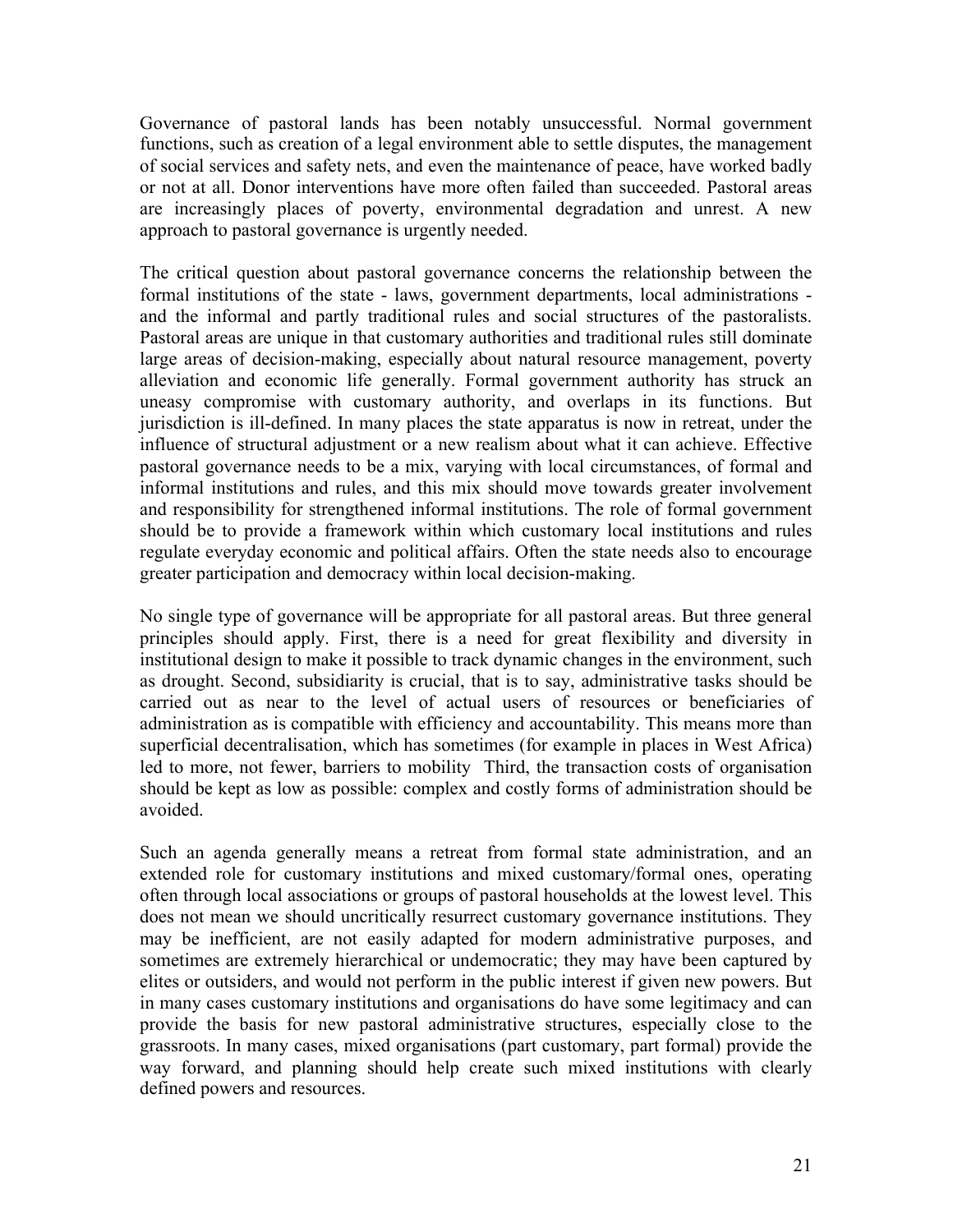If a more important role is given to customary institutions, there will need to be a process of democratisation at all levels. At national level, recent experience with pastoral lobby groups composed of elected members of parliament from pastoral areas (for example in Ethiopia and Kenya) is very promising. Significantly, some of these lobby groups encourage MPs from non-pastoral areas to join so the lobby becomes one in favour of representation and development of marginal areas, not just a special interest group for pastoralists. Herder associations may have a dual role. They can link local representative groups, through regions, to a national lobbying structure. But they can also facilitate and educate at grass roots level about the processes of democracy, especially the importance of voting and transparency about policies and investments.

Such an agenda means a substantial rethinking of the role of formal government structures in pastoral areas. Policies should create an enabling environment, and remove the present disabling environment, for sustainable pastoral development. The main role of formal government should be:

- to create the legal framework within which a devolved pastoral administration can operate efficiently, especially over natural resource tenure;
- mediation of conflict and arbiter of last resort;
- guarantor of minimum democratic processes in local administration;
- providing the appropriate macro-economic policies including development of markets;
- provide major infrastructure investments;
- provide major public services;
- guarantee an effective social security safety net in case of disaster such as drought or *zud.*

# **5. PASTORALISTS AND THE FUTURE**

Pastoralists have had a bad press. The myths with which we started remain in the minds of many senior administrators and ordinary people. The fact that these ideas are groundless - are, in fact, no more than myths - is little comfort, since they still determine many decisions made by those in positions of responsibility. But not all. As we have seen, there are new approaches to pastoralism, based on scientific research and on the ideas and desires of pastoralists themselves. Partly this is due to the presence of welleducated people of pastoral origin in government and development agencies, including non-governmental organisations. One indicator of this changed perception of mobile pastoralism is what is happening in a highly industrialised economy, that of Europe (box 4).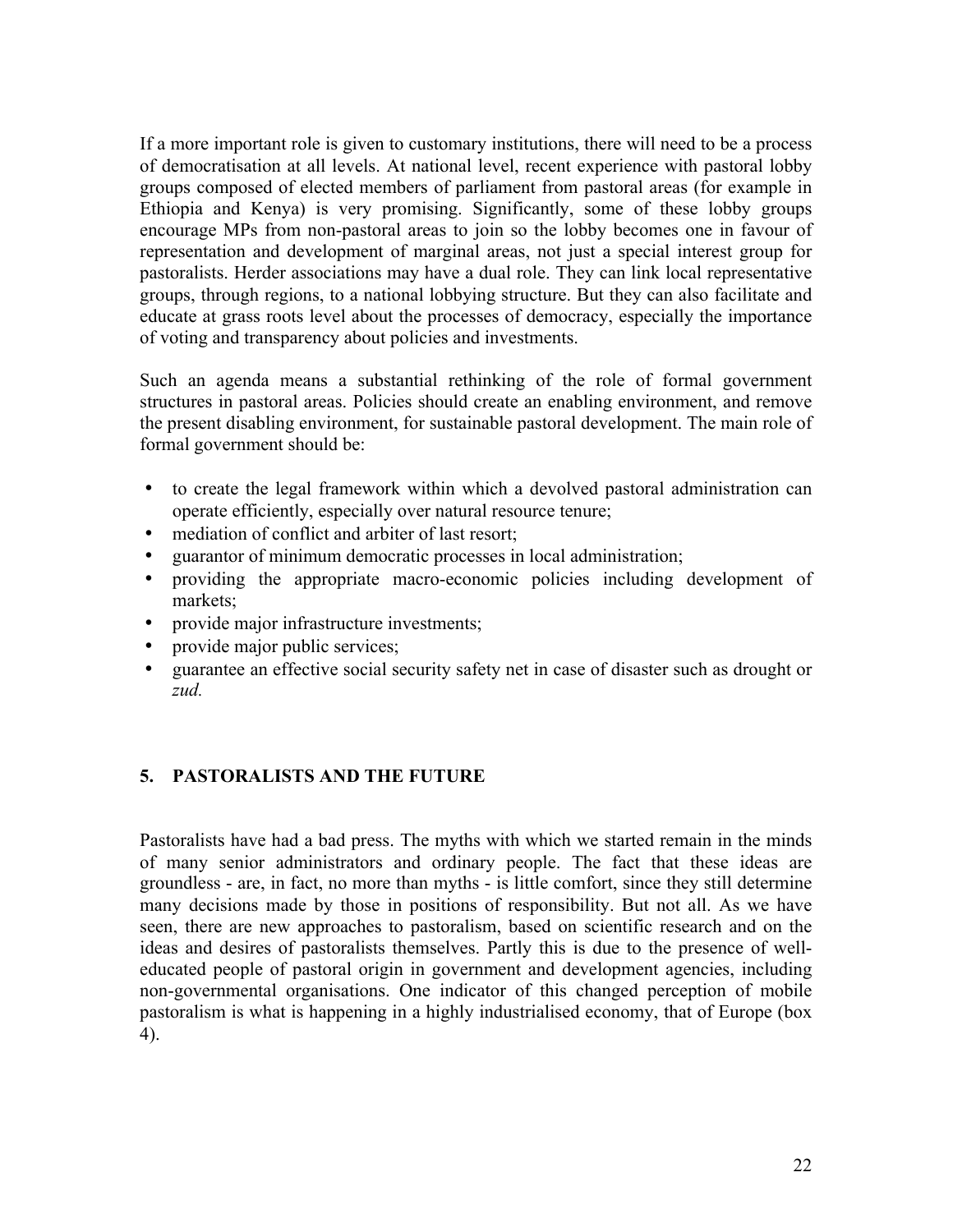#### *Box 4. Pastoralism and the future: mobile European herders*

The persistence and even revival of mobile pastoralism in  $21<sup>st</sup>$  century Europe suggests that this form of livelihood has staying power. Despite profound economic, social and political changes, pastoral transhumance continues in southern Europe, although it has changed in important ways. Many towns and ethnic enclaves based on herding maintain a distinct social identity closely related to their pastoral heritage, and combine this with a vibrant economy and access to modern services. Herders use a combination of 'traditional' and 'modern' techniques. Improvements in communications and infrastructure mean ease of access to distant pastures. Animals increasingly migrate by lorry, even by train, although some still follow millenia-old transhumance routes conducted by their herders on foot. The combination of private crop, fodder and hay land, and private meadows on the household farm, with corporate, usually mountain, pastures managed by clear rules of joint access and use has proved sustainable and productive. Within the European Community, pastoralism benefits from local and global markets, and in the past from subsidies from the EC common agricultural policy. The latter have now been halted, but mobile herders are likely to benefit from any future subsidy, now under discussion, for the maintenance of valued landscapes within the European countryside. European pastoralists have a diversified economy. Many people migrate out of pastoralism into urban or parallel rural jobs. This provides a safeguard against pastoral over-population, and remittances back and forward between the pastoral and non-pastoral economies helps manage risk. In all this, access to the commons remains a key plank in a successful diversified rural economy, as well as a focus for the construction of a modern pastoral identity. As European consumer fears about the industrialisation of livestock production, and the use of growth hormones and feed supplements of doubtful origin grow, as well as concerns about animal welfare, mobile pastoralists can position themselves as producers for a more natural and organic market. The increase in protected areas and ecotourism suggests new economic niches for mobile pastoralist in Europe, but only if they themselves are given the opportunity to collaborate on an equal footing with environmental experts in developing appropriate co-management institutions for the future.

Source: Southern Europe regional study.

It may be time to turn the tables on those who are pessimistic about the future of nomadic pastoralism. It is commonly agreed that the modern world is risky, fragmented and changing, and that things we have long taken for granted, ways of living, institutional frameworks and rules, are no longer a good guide to sustainability and survival. We may need lessons and ideas about how to live with risk, how to adapt to rapidly changing circumstances, how to be flexible, alert and adaptive. Although clearly we are not all, or even very many of us, going to become nomadic herders, pastoralists may in their livelihood systems, their value systems and their goals, have important lessons about the sustainability of our livelihoods, about our values and our ability to achieve our own goals.

#### **6. IMPLICATIONS FOR DECISION MAKERS**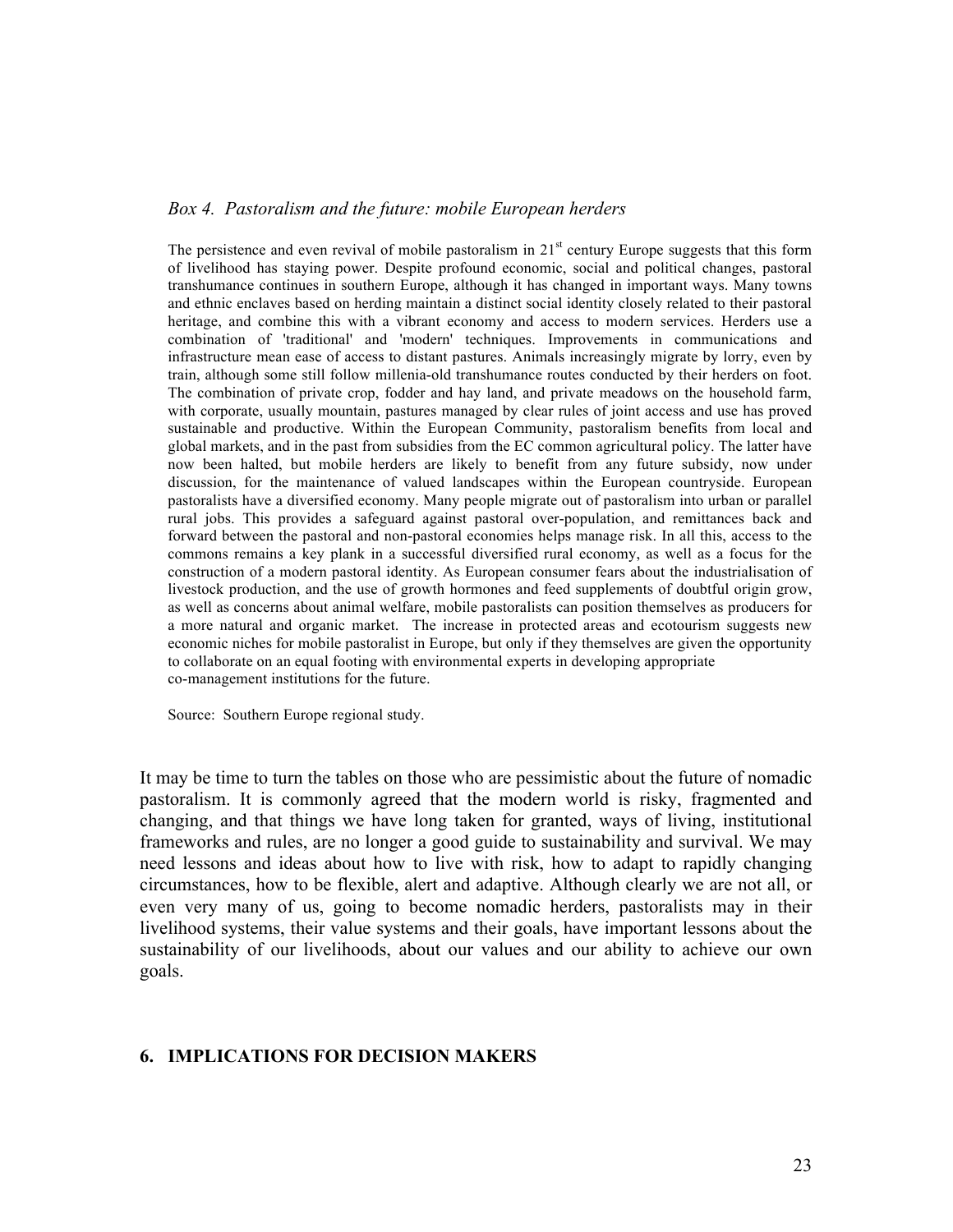This then is the argument:

- Nomadic pastoralism has a future. Already in some areas (parts of Europe and central Asia, for example), more people are taking it up.
- The extensive animal based livelihoods of the foreseeable future will have a recognisable 'pastoral' not a 'ranching' structure.
- Governments and donors need to develop an overflow channel allowing people to leave pastoralism, in order to reduce overall pastoral populations and allow better ratios of people to natural resources.
- Land use planning should re-evaluate the place of pastoralism, protect pastoral land from damaging encroachment by farmers and nature conservationists, provide for capital investment and, where it would be the highest value use, return land to pastoralism. Herders' associations may have an important role as leaseholders of natural resources. To be successful, customary and formal authority must overlap and work in mutual support.
- Policies should establish clear tenure systems which include corporate long term renewable leases for major resources, and private individual ownership of point resources where appropriate. Corporate leases should recognise the importance of, and make provision for, essential mobility of people and animals, for example in response to an exceptionally harsh year.
- Policies should promote methods to raise animal productivity in ways that are locally feasible without expensive inputs.
- Policies should support development of market infrastructure, the identification of market niches for pastoral producers, and the reorientation of production towards such specialised markets, as well as development of local processing. Macroeconomic policy reform and revision of international trade rules should reduce nontariff obstacles to marketing pastoralist products in northern markets, and end dumping of subsidised northern animal products in southern markets. Mobile pastoralism should be positioned to respond to two new markets: newly urbanising southern populations whose demand for animal products is likely to rise rapidly, and health and animal welfare-conscious northern consumers alienated by intense production methods.
- Policies need to stress the importance of education for nomadic pastoralists, encourage experimentation with a mix of fixed, mobile and radio facilities, and create a school culture which respects and values nomadic pastoral livelihoods.
- Community-based human and animal health workers, as well as traditional birth attendants, can provide services and drugs cost-effectively to remote pastoral communities. Successful approaches have combined mobile camps to provide initial training and motivation, and community workers who remain after the mobile camp leaves. Such workers refer cases they can't help to better-equipped fixed facilities.
- New policies are urgently needed to adapt financial products to the conditions of